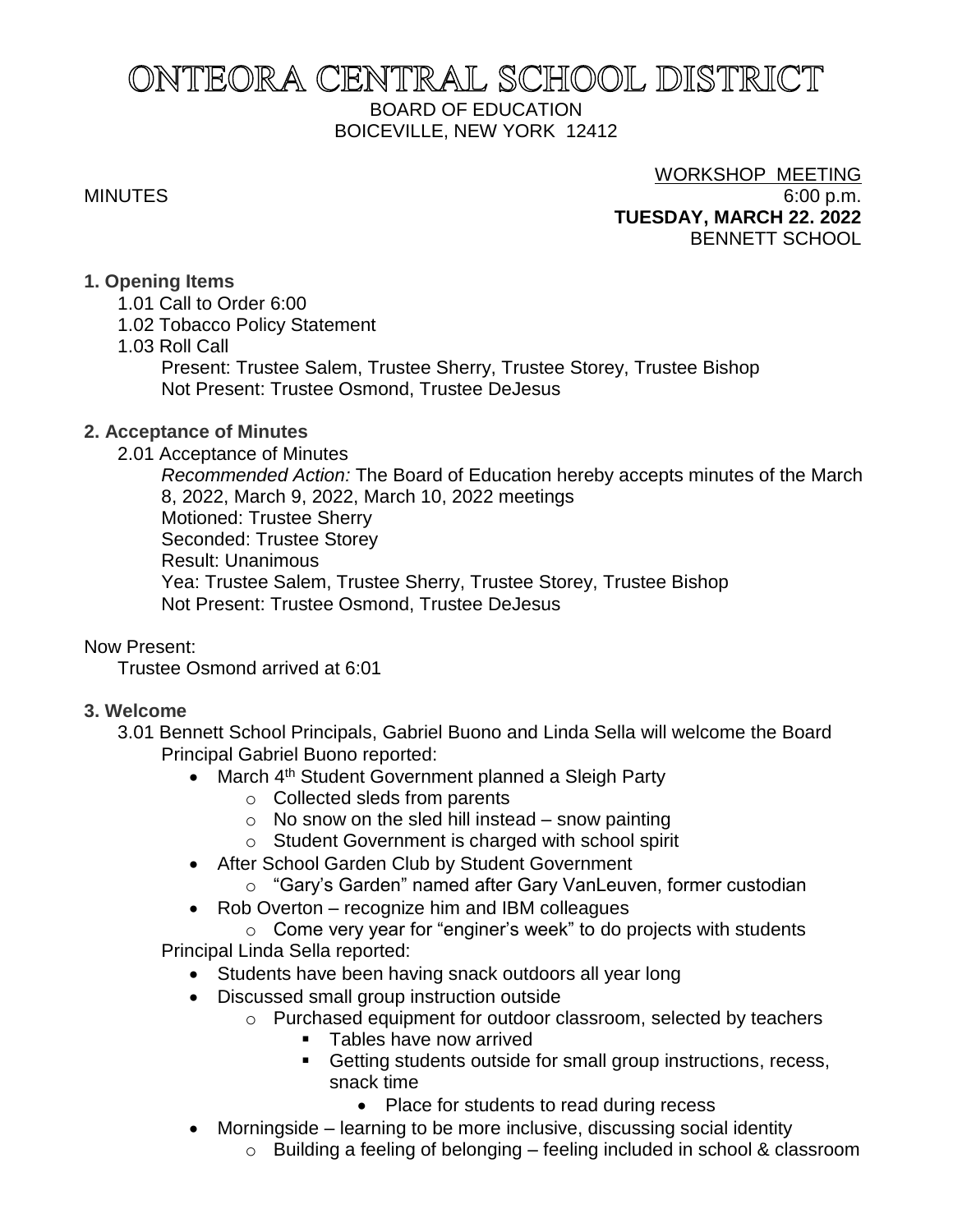- $\circ$  Last cycle went through socialization from birth built in implicit bias
	- **EXECT** Learned to recognize implicit bias from themselves (teachers)
		- If you see it, hear, it know it's there, deal with it in the moment – no exceptions
	- Teachers reflected on what they learned this year read quotes from teachers
- o Looking forward to Parent sessions in April for K-6 parents

## Discussion:

- Identity work is integrated into classroom setting, and included in teachers' schedule
- Candice Sosler program for social skills formal lesson once per week

Motion to change the agenda by moving the Student Representative report Motioned: Trustee Storey Seconded: Trustee Bishop Result: Yea: Trustee Salem, Trustee Sherry, Trustee Osmond, Trustee Storey, Trustee Bishop Not Present: Trustee DeJesus

## **7. Student Representative Report**

- 7.01 The student Representative on the Board, Noelle Crandell, will give a report
	- Changed term length to 2 years and elections to June for the next year to increase effectiveness
		- o Waiting for invoice from Victoria Gardens, then will be selecting date for planting

Discussion:

- Student Government meetings are open to all students
	- o Host public be heard during meetings

## **4. Superintendent News**

4.01 The Superintendent will report on District News

- Finalizing spring offering of parent workshops of Social-Emotional Learning (SEL)
	- o Introduction of various components of SEL and why it is important for student success
- SEL continues Morningside worked with MS/HS students and staff in circles and offered professional development and push-in coaching
- Continuing to monitor COVID positivity rate, if changes significantly, will review mitigation strategies
	- o Moved some tables to blacktop area
- Later Start Times focusing on presentations in elementary PTAs
	- o Met with Woodstock & Phoenicia PTA
		- Presented summary of survey Woodstock did with their parents
	- o Many excellent questions were raised, following up on issues raised
	- o Bennett PTA meeting Thursday night
		- Purpose is to engage all stakeholders in school start times, best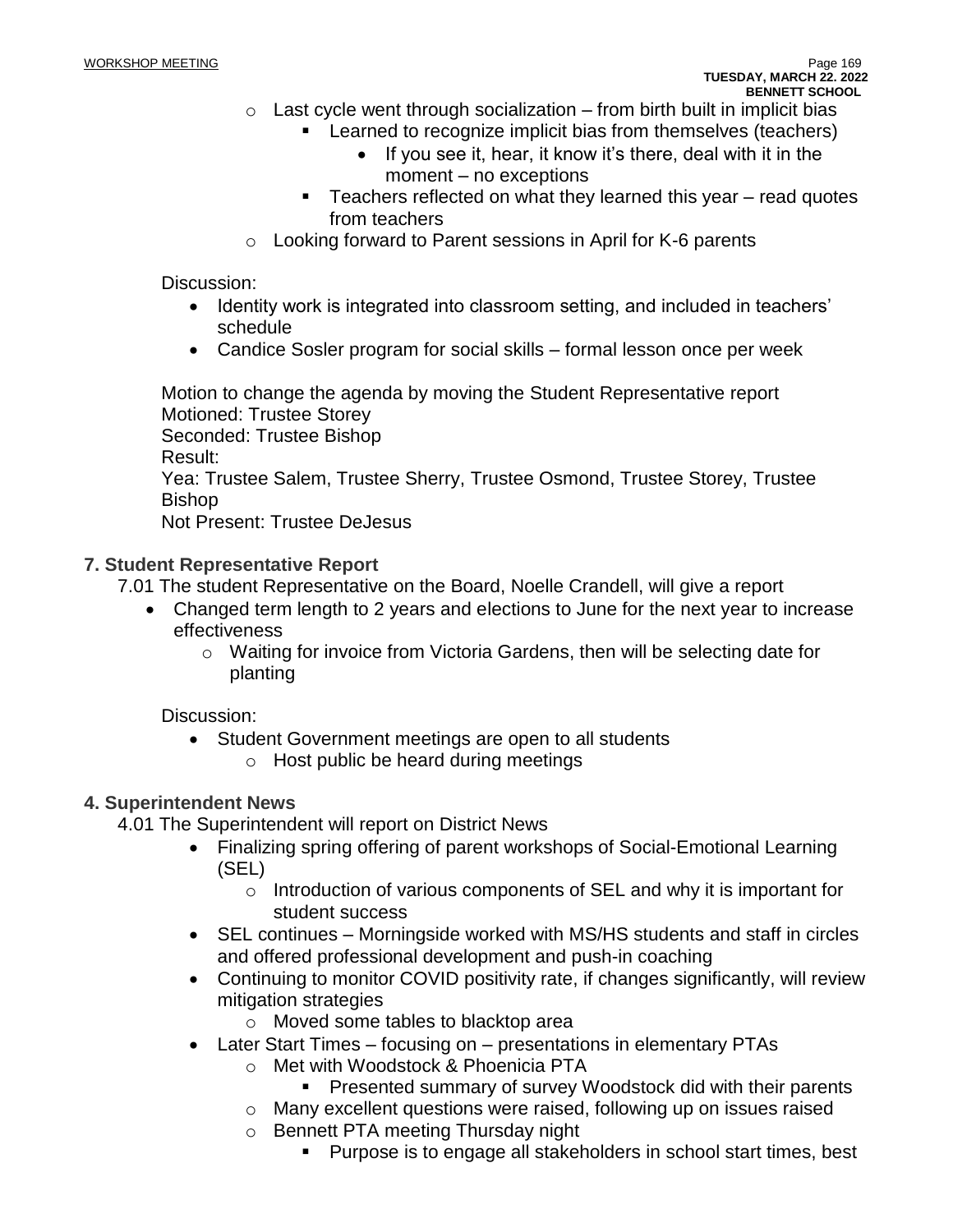practices and what possibilities might exist

Discussion:

- Sent survey to other PTAs, not sure if they conducted survey
- Parent workshops will be in-person with a virtual option at a different point

## **5. Presentations**

5.01 Interim Assistant Superintendent for Business, Dr. Don Gottlieb will update the Board on the 2022-2023 Budget (proposed 6:15 duration 20 min)

- Budget: 2021-2022: \$ 56,011,143
	- o Proposed Budget 2022-2023: \$ 57,378,788
- Tax Levy 2021-2022: \$45,557,126
	- o Proposed Tax Levy 2022-2023: \$46,495,481
- Expenditures 2021-2022 \$ 58,784,143
	- o Proposed Expenditures 2022-2023: \$ 60,265,769
- 2022-2023 Budget:
	- o Instruction 49.78%
	- o Employee Benefits 31.91%
	- o Transportation 8.46%
	- o Debt Service, Community Service and Inter-fund Transfers 2.50%
	- o Operations & Maintenance 5.73%
	- o General Support 3.62%
- Proposition #1
	- $\circ$  \$60,265,769 Expenditure Budget (includes capital work funded through a combination of repair reserve and transfer to capital)
- Proposition #2
	- o Allow the District to expend the remaining funds (approximately \$675,000) from the "old" capital reserve fund for the purpose of abating asbestos floor tiles in the buildings of the district.
- School Board Elections: 2 for 3-year terms and 1 for a 1-year, 6 week term

Discussion:

- Breakdown of \$18.4 million Employees Benefits:
	- o Health insurance about \$10 million
		- \$5.5 million for active employees, \$4.5 million for retirees
	- o Teachers Retirement System \$2.5 million Employee Retirement System \$1.5 million
	- o Rest: workers compensation, unemployment insurance, social security
- Unspent funds from this year's budget goes to fund balance at the end of the year
	- $\circ$  Plan to fund reserve funds to new Capital Reserve Fund, Teacher Retirement Reserve
	- $\circ$  Then reduce tax levy
	- o Maximum to keep unappropriated is 4% of budget
- As soon as State sets budget, will be able to vote on budget maybe next meeting

5.02 Assistant Superintendent for Curriculum & Instruction Stephanie Laffin will Present an Update on the Curriculum (proposed 6:35 duration 30 min) 6:45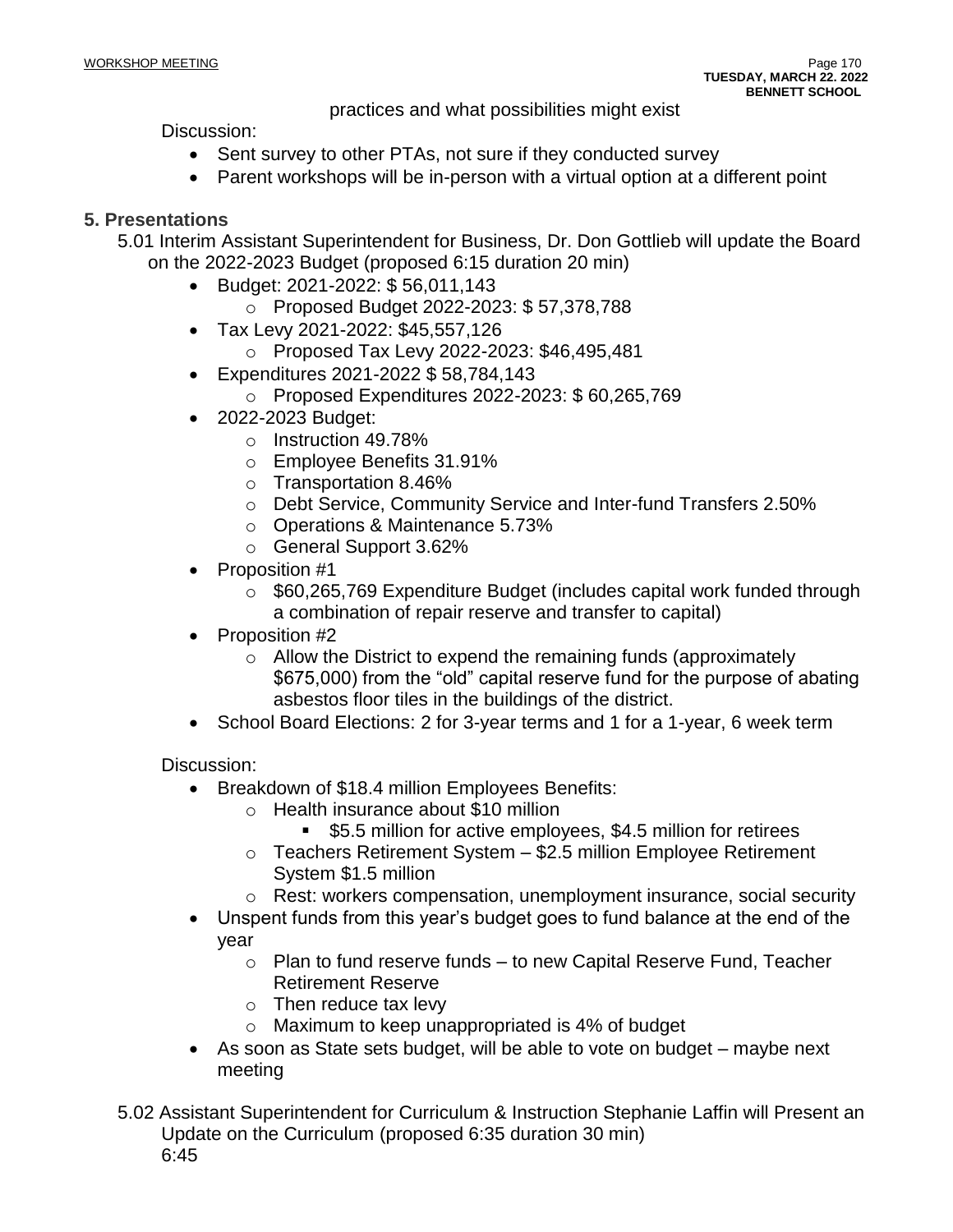- What is the relationship between standards, curriculum, instruction and assessment?
	- o Standards Goals & expectations NYSED
	- $\circ$  Curriculum How a district plans to meet the goals
	- o Instruction Classroom practices
	- o Assessment Tells us how students are doing; informs both curriculum and instruction
		- These frame the direction we are going
- Science Standards Update on Standards:
	- o June, 2022 final Grade 4 Science assessment
	- o June, 2023 no elementary Science assessment administered
	- o June, 2024, first Grade 5 & newly aligned grade 8 assessment administered
	- o June, 2025, first NYSSLS aligned Life Sciences (Bio) Regents exam
	- o June, 2026, first NYSSLS aligned Chemistry and Physics Regents exams
	- $\circ$  Curriculum continued review of and revision to curriculum as needed this summer and beyond
- Social Studies Update on Standards:
	- o Assessment- first NYS Social Studies Framework aligned US History & Government Regents Exam scheduled for June 1, 2022
	- o Curriculum & Assessment we will be working on a Seal of Civic Readiness +1 Civics Pathway Application to allow our students an additional endorsement and graduation pathway (Similar to our Seal of
	- o Biliteracy)
		- District must submit plan by August 1st to NYSED for approval to be move forward
		- The intent of the NYS Seal of Civic Readiness is to encourage the study of civics and civility through experiential learning; certify attainment of civic readiness; provide employers with a method of identifying high school graduates with skills in civics and civility; provide universities with an additional method to recognize applicants seeking admission; prepare students with twenty-first century skills; recognize the value of K-12 Social Studies education in schools as a means to build civic knowledge; empower students as agents of positive social change to redress historical and contemporary oppression and strengthen our diverse democracy
- Working on K-3 through Teacher On Special Assignment moving into Bennett next year
	- o Integrating Social Studies, SEL, Civic engagement, English Language Arts
- World Languages Update on Standards:
	- o Board of Regents changed Language Other Than English to World Languages July, 2021
	- o September, 2023 Grade 7 begins new standards
	- o September, 2024-September, 2028 gradual implementation from grade 8-grade 12
	- $\circ$  Continued review of and revision to curriculum as needed this summer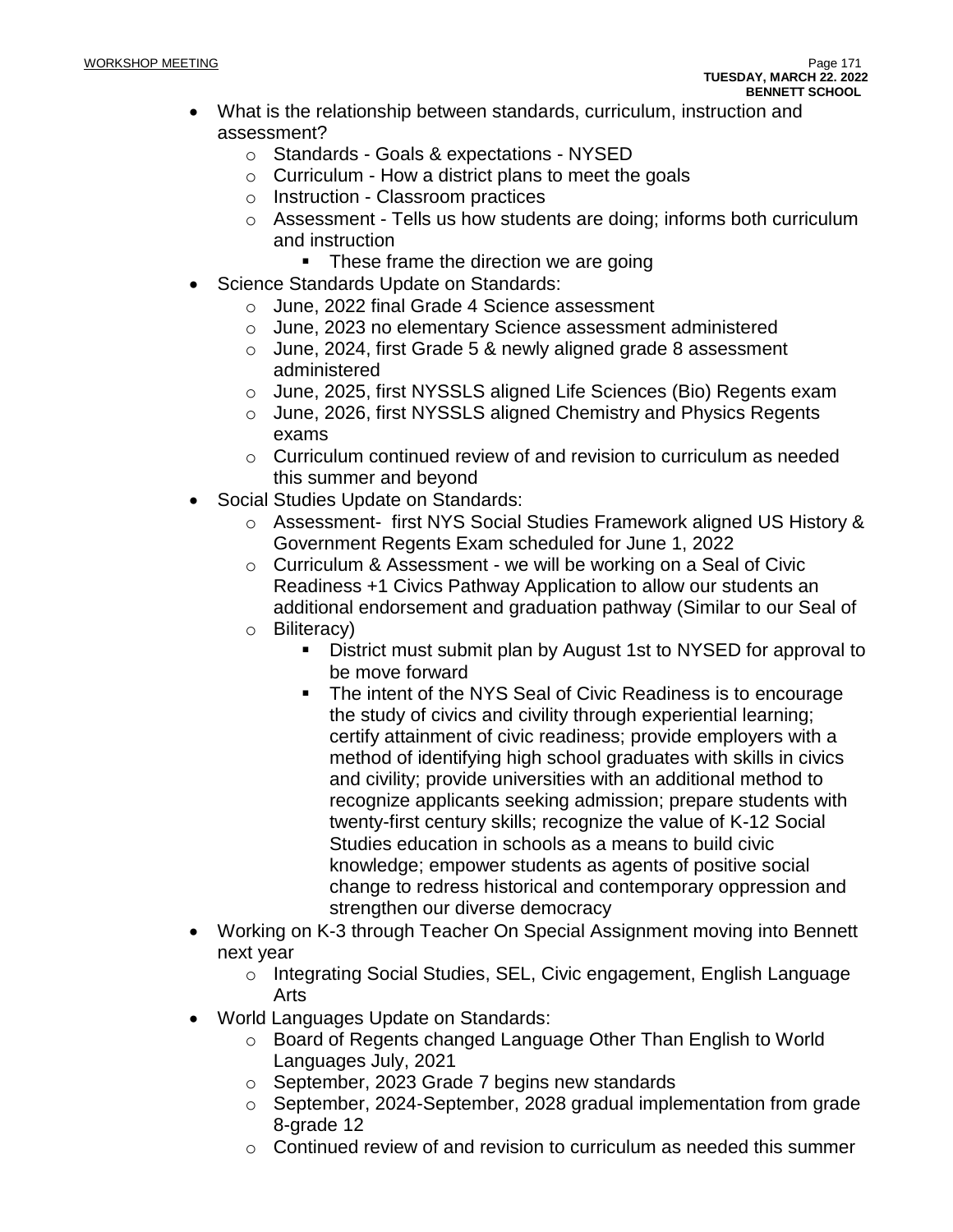and beyond

- English Language Arts Update to Standards:
	- o September 2022, Grades K-8 aligned curriculum & instruction to NYS Next Generation ELA Learning Standards
	- o September 2023, September 2026, gradual implementation from grade 9 to grade 12
	- o Continued review of and revision to curriculum as needed this summer and beyond Assessment
	- o Spring 2023, first administration of the grades 3-8 state assessments aligned to the new standards
	- o June 2026, first administration of the ELA Regents exam aligned to the new standards K-6 Curriculum
	- o In the process of revisiting and reflecting upon our instructional practices and curricular connections within the Units of Study in Reading, Writing and (K-2) Phonics
	- o Quick Starts & Re-Starts with Teachers College (TC) Facilitators for teachers who are new to the district
		- Asked that all teachers be trained since TC has changed
- Grade Level Study Group Math Updates on Standards
	- $\circ$  September 2019, Grades K-2 aligned to NYS Next Generation Math Learning Standards
	- o September 2022, Grade 3-8 aligned to new standards
	- o September 2023, Algebra I aligned to new standards
	- o September 2024, Geometry aligned to new standards
	- o September 2025 Algebra II aligned to new standards
	- o Continued review of and revision to curriculum as needed this summer and beyond Assessment
	- o Spring 2023, first administration of the grades 3-8 state assessments aligned to the new standards
	- o June 2024, first administration of the new Algebra Regents exam
	- o June 2025, first administration of the new Geometry Regents exam
	- o June 2026 , first administration of the new Algebra II Regents exam K-6 **Curriculum**
	- o K-6 Math Curriculum Committee is in process of reviewing curricula for Fall 2022 implementation: research & rubric for first cuts, presentation and review of physical samples for final decision
- Next Steps:
	- o Continued professional learning, planning and review of data
	- o Summer Curriculum work
	- o Providing the most engaging and enriching learning experiences to support the success of all of our students

Discussion:

- SS civic engagement plan is in development rubrics are not developed yet for Seal of Bi-literacy and +1 Graduation Pathway
- More general focus K-12 to engage in civic readiness in school or in community
	- $\circ$  Town of Olive planning with students for properties that have been torn down due to flooding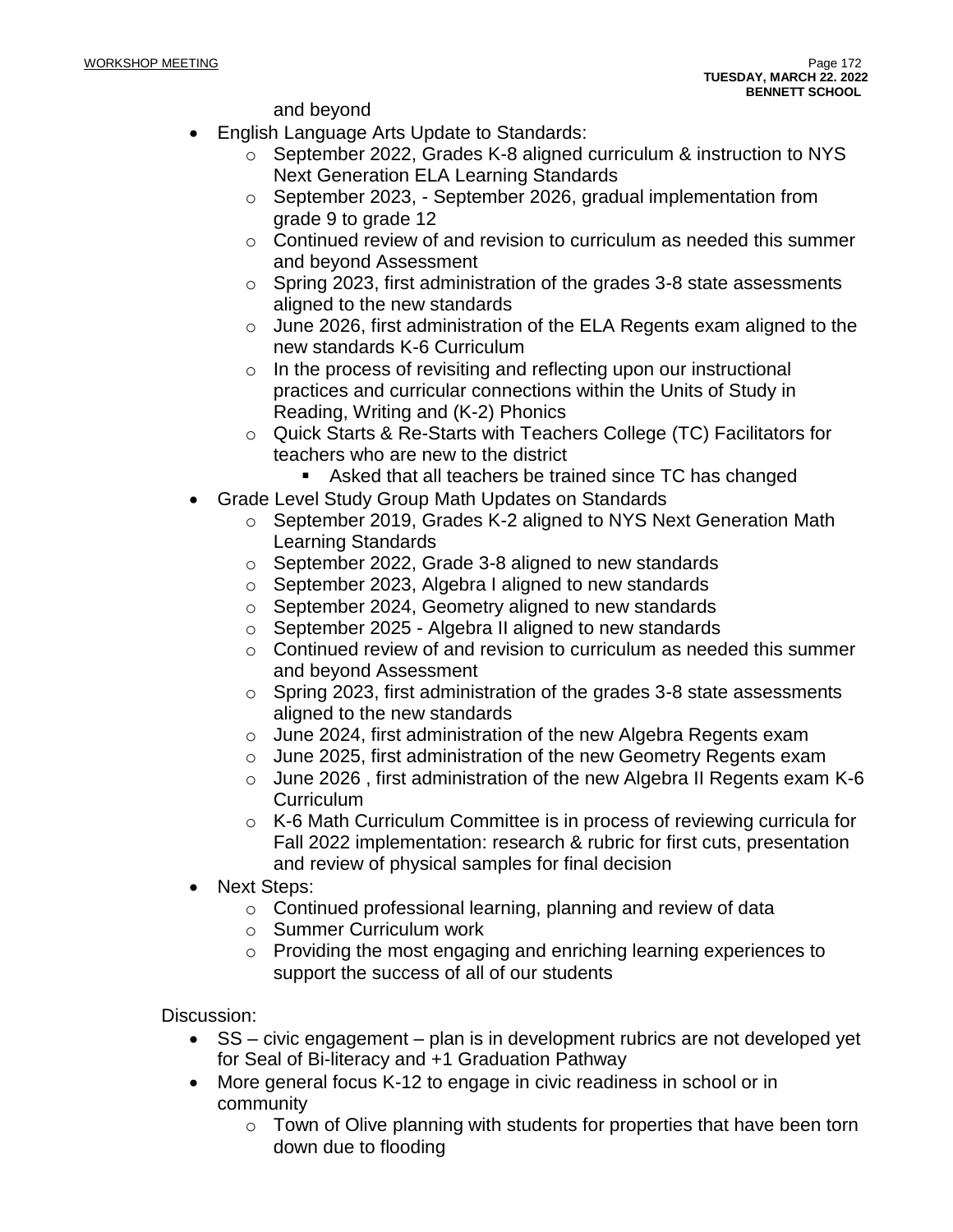- o Student choice on what they want to participate, interested in
- Rosetta Stone program to learn languages in elementary still available
- Have presentation on what collaboration looks like when developing new curriculum

## **6. Board District News**

6.01 The Board will report District News (proposed 7:05)

7:05

Trustee Bishop reported that it was helpful to her to participate in PTA forums

## **8. Acknowledge Public Be Heard Comments**

8.01 The Board will acknowledge the public be heard comments from the last meeting No one spoke

## **9. Public and Student Comment**

9.01 Public and Students may comment on any agenda or non-agenda item (proposed 7:20)

Scott Via: OTA President, Science Teacher- concern is stakeholder involvement in hiring a Superintendent. Past superintendent hiring processes included stakeholder groups surveyed, recommendation committee to meet possible candidates, input typically given to Board, then Board makes final decision. This year – stakeholder groups met, then Board held interviews in executive session no stakeholder groups involved. Work toward consistent process where stakeholder groups are involved in the process. Later Start times also a concern. Shared Decision Making Team was told they were not needed. Work together to solve problem

Lisa Treasure – 3 students in District– here to voice issues with start times. Forum in HS 2 years ago – elementary parents just learned about this. Were told it would not affect elementary. Affects elementary more than HS. Too late for elementary students Frank Nagle – 2 students in District– voice concern with later start times – meeting 2 years ago, resolution passed – sounds like a decision made – never discussed with elementary stakeholders, then tabled for COVID. Said that there would be another meeting – but never happened. Concerned by sports and after school program. Financial impact to families in district; elementary starting 20 minutes later effects parents to get to work on time- need to hire childcare

Lindsay Shands – 2 students in District– Onteora is a family – perception of lack of transparency, lack of communication, input asked for after decision was made. Creates anger toward Board. Want public to support you to pass the budget, but you make decisions alone. Update Onteora App

## **10. Discussion and Possible Action**

10.01 Donation of a Light Table

*Recommended Action:* The Board of Education hereby accepts a donation of a 4' long Knox Acculight light box used for viewing lengths of negatives and transparencies worth \$200 from Joshua Sheldon Motioned: Trustee Osmond Seconded: Trustee Storey Result: Unanimous Yea: Trustee Salem, Trustee Sherry, Trustee Osmond, Trustee Storey, Trustee Bishop Not Present: Trustee DeJesus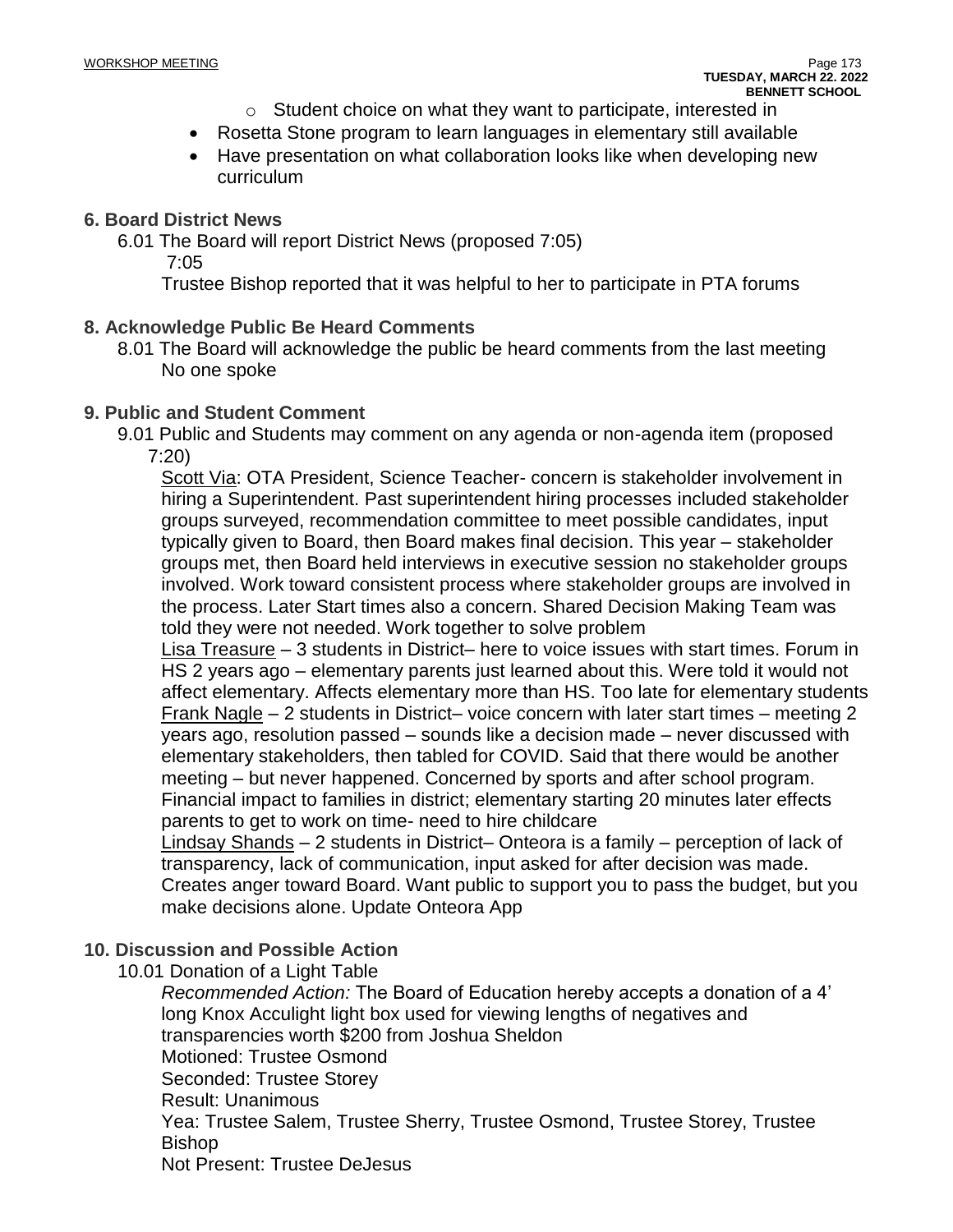10.02 Change 2021-2022 Calendar

*Recommended Action:* The Board of Education hereby approves changing the order of the extra snow day dates Motioned: Trustee Bishop Seconded: Trustee Storey Result: Unanimous Yea: Trustee Salem, Trustee Sherry, Trustee Osmond, Trustee Storey, Trustee Bishop Not Present: Trustee DeJesus

10.03 Create a temporary Position

*Recommended Action:* The Board of Education hereby creates the following temporary position: 1.0 FTE Occupational Therapist (until the current OT retires in December)

Motioned: Trustee Bishop

Seconded: Trustee Sherry

- Created for Sept  $1<sup>st</sup>$  to advertise
- Challenge of trying to fill positions mid-year, availability of candidates, consistency in transition
- Required to provide compensatory services with Physical Therapy because did not have someone to fill retirement
- Difficult to find employees in medical field
- Position will be eliminated at December 2022 Board meeting

Result: Unanimous

Yea: Trustee Salem, Trustee Sherry, Trustee Osmond, Trustee Storey, Trustee Bishop

Not Present: Trustee DeJesus

10.04 Independent Contract Retainer

*Recommended Action:* BE IT HEREBY RESOLVED on recommendation by the Superintendent of Schools that the Board of Education of the Onteora Central School District approve the Independent Contractor Retainer between the Onteora Central School District and Anne Bode retained as Stern Math Trainer effective March 23, 2022 to June 30, 2022 at a rate of \$200.00 per hour to a maximum of \$5,000.00 and authorizes the Superintendent to sign such an agreement.

Motioned: Trustee Storey

Seconded: Trustee Bishop

• Stern math is a math version of Wilson or Orton Gillingham program for tier 3 RTI math support

Result: Unanimous

Yea: Trustee Salem, Trustee Sherry, Trustee Osmond, Trustee Storey, Trustee Bishop

Not Present: Trustee DeJesus

10.05 Discuss How to Honor Staff & Students for Pandemic Success (Proposed 7:30 duration 10 min)

7:30

• Find a way to honor staff, students and community members for being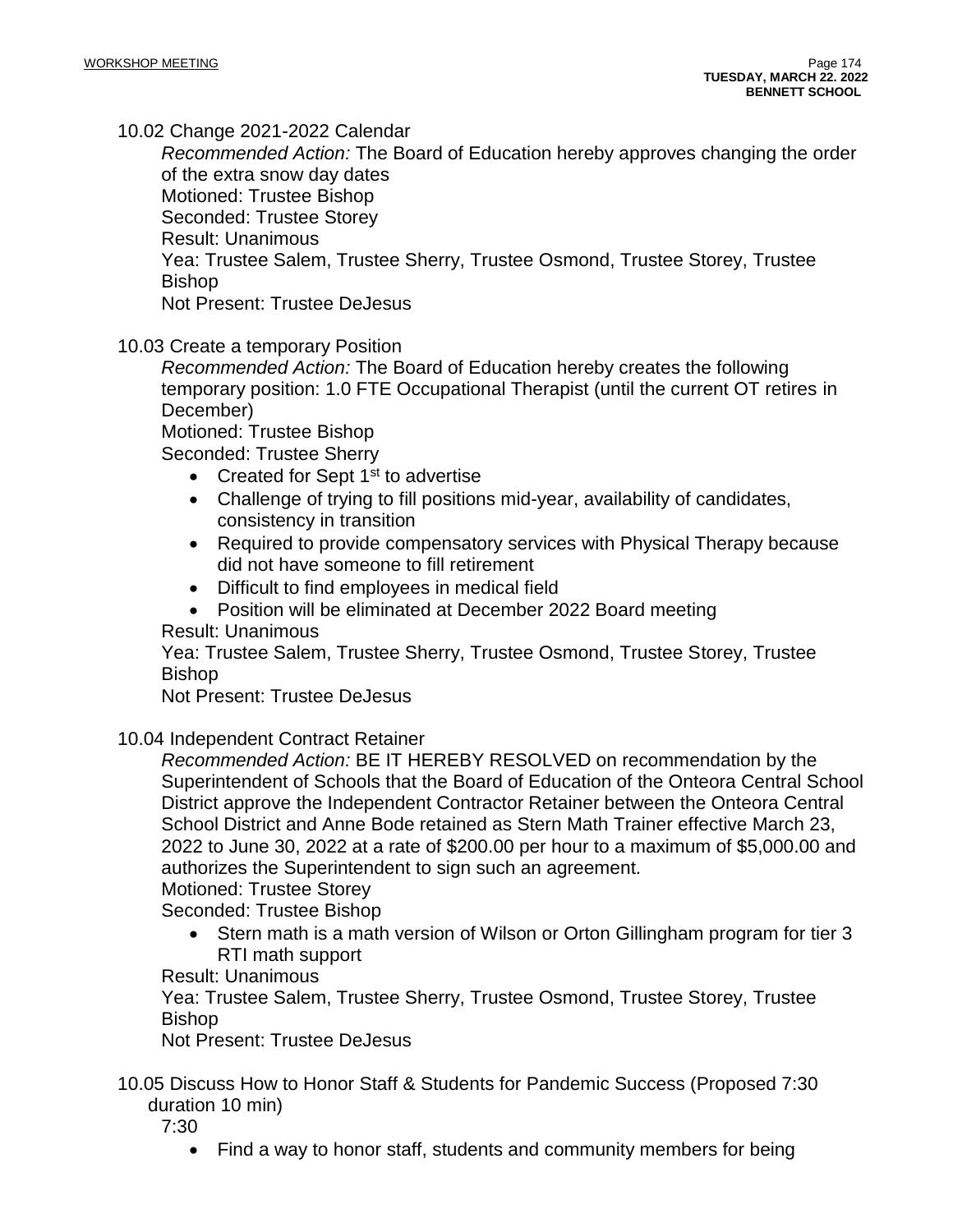partners to work through pandemic now that it is waning

- Rondout did Health and Wellness day good way to honor students o Low stress, easy day
- Find a day and discuss a Health and Wellness day
- Proud that we kept every employee employed, and everyone fed, vaccinated and tested
- PTA s honor staff every year ask them the best way in each of their buildings
- 10.06 Second Meeting of the Month Update on Board Goals (proposed 7:40 duration 10 min)
	- Hire a Superintendent
		- o Begun screening candidates, continuing this week
		- $\circ$  Trustee Salem and Trustee Sherry meeting the heads of all union with thoughts on hiring process
		- o Process used:
			- Interviewed search firms and chose McPhearson & Jacobson
			- Did polling and interviewing of stakeholder groups
			- Discussed stakeholder input
			- Added Board criteria
			- 3 tiers of candidates
				- Confidential, some are employed now
			- Informal discussion of moving people from one tier to another • Decided on qualification
			- Informal conversation with 4 candidates, tomorrow more in-depth discussion with 3 of them
				- **EXECT:** First see if there is a candidate to move forward
			- Not sure what happens next
			- Will know more in next few days
	- Be sure the resolution on Later Start Times begins September 2022
		- $\circ$  Excellent meeting with elementary PTAs need a primer on what is a resolution - is not a statement of feelings
		- $\circ$  We are at the meetings, forums, etc. part of the resolution, picking up from 2019
			- Resistance, some of which is well founded
		- $\circ$  Survey in Woodstock should be administered in other 2 buildings
			- Not just that you don't like it, need to find what are the creative steps to make it happen
			- 20 minutes is the most we can do
			- See a plan where the elementary day is same as secondary
				- MS/HS will have 38 less Instructional hours
				- Do not shorten elementary day, communicated that the elementary would not be giving up instructional hoursadministrators concerned
				- A lot more flexibility at elementary than MS/HS
			- During COVID, pulled off impossible things, do same here
			- Everyone on Board invited to conversations about Later Start Times
			- Find solution to the problem and honor the resolution
				- People asked for survey of all stakeholder groups
					- Ask if there will be a financial impact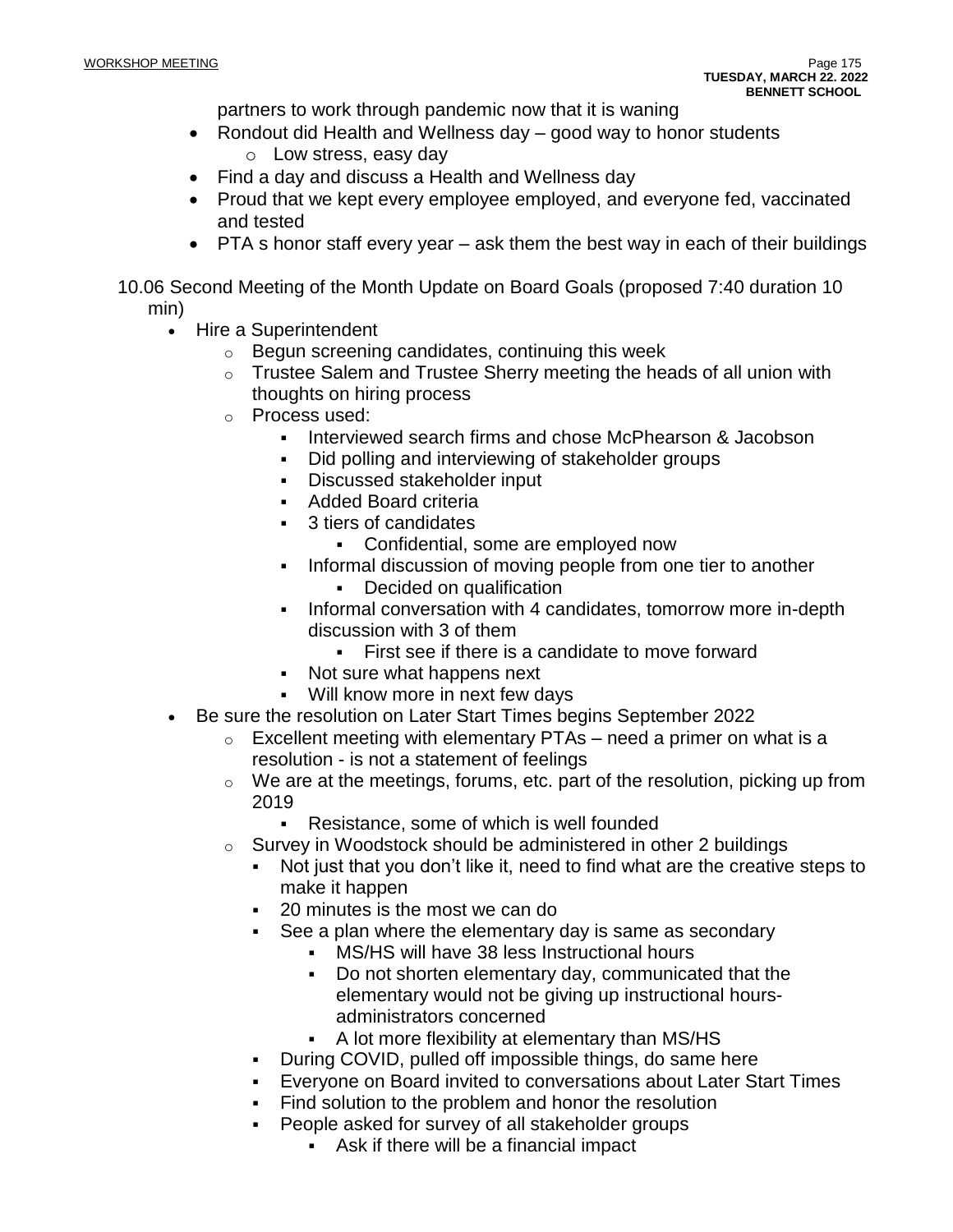- Local day care providers ask rate for before or after school services
	- **EXEC** Healthy Kids licensed for our buildings through State
	- Looked into the 21st Century Grant Phoenicia only school that qualified due to free and reduced lunch numbers
		- No new grant, look for funding offices
		- Find out what is legal and possible for child care
	- Put out correct information timeline of later start times make sure resolution easily available, what is happening, what are next steps
- Decide cost and benefits  $-$  ways to satisfy community

## **Break – Board took a break at 8:10**

- **11. Policies (proposed 7:50)**
	- Have so many policies because through the current DASA process, found that policies do not match law, which changed significantly – they all intersect
		- o Need to bring into compliance
		- $\circ$  Bullying must be repetitive behavior not one occurrence– social media when something posted, and many see – that is repetitive
		- o Bullying needs definition

## 11.01 First Reading of Policy 5230 Gifts, Grants and Donations to the School District

8:15Don Gottlieb thought the Board should have the authority to deny scholarships and donations from groups without a purpose that meets Onteora Goals **20162022** 5230 Non-Instructional/Business Operations

## **GIFTS, GRANTS, SCHOLARSHIPS AND DONATIONS TO THE SCHOOL DISTRICT**

The term "Gift" is understood to mean any bequest, gift, money, property good**, scholarship, donation** or grant**.**

Only the Board of Education may accept any gift for the school district.

 Any gift accepted by the Board shall become the property of the District, may not be returned without the approval of the Board, and is subject to the same controls and regulations as are other properties of the district.

It shall be the policy of the district to accept a gift, provided it is made within the statutory authority granted to school districts and has received the approval of the Board of Education.

The Board reserves the right to refuse any gift which does not contribute towards the achievement of the district's goals or the ownership of which would tend to deplete the resources of the district.

In granting or withholding its consent, the Board will review the following factors:

- 1. The terms of the gift must identify:
- a. the subject of the gift
- b. the purpose of the gift
- c. the beneficiary or beneficiaries if any
- d. all conditions or restrictions that may apply.
- 2. The gift must not benefit a particular or named individual or individuals.
- 3. If the purpose of the gift is an award to a single student, the determination of the recipient of such award shall be made on the basis that all students shall have an equal opportunity to qualify for it in conformance with federal and state law.
- 4. If the gift is in trust, the obligation of the investment and reinvestment of the principal shall be clearly specified and the application of the income or investment proceeds shall be clearly set forth.
- 5. No gift or trust will be accepted by the Board unless:
	- a. it is in support of and a benefit to all or to a particular public school in the district, or
	- b. it is for a purpose for which the school district could legally expend its own funds, or
	- c. it is for the purpose of awarding scholarships to students graduating from the district.
		- Any gift rejected by the Board shall be returned to the donor or his/her estate within 60 days together with a statement indicating the reasons for the rejection of such gift.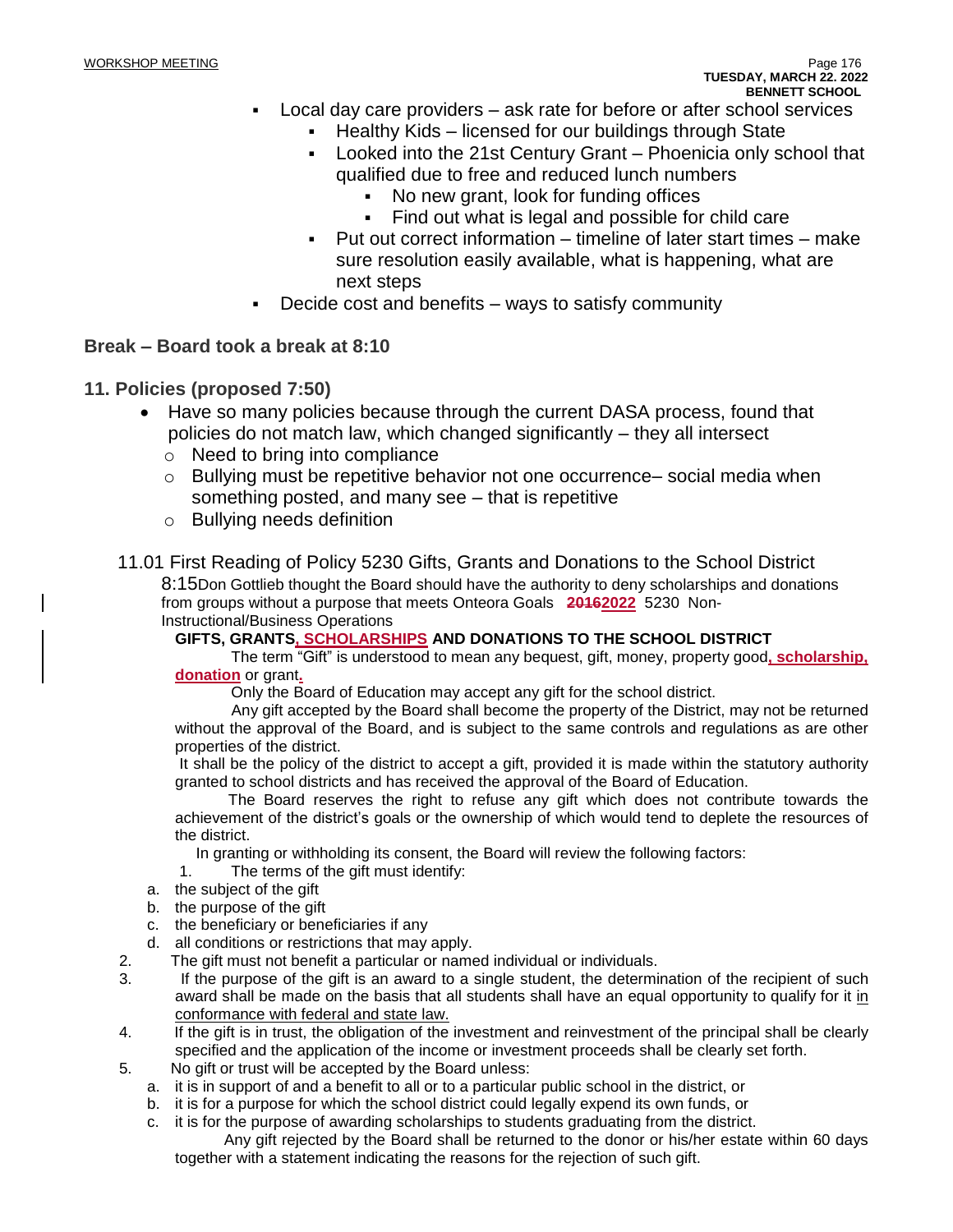#### Soliciting and Accepting Grants or Donations

Prior to seeking any grant or donation, the applicant must obtain prior approval from the district. Teachers seeking grants or donations for their classroom must obtain approval from the **Building** 

Principal. Other staff or administrators seeking grants or donations to benefit an entire school or the district as a whole must obtain approval from the Superintendent or his/her designee.

 Approval shall depend on factors including, but not limited to: compatibility with the district's educational program and standards; availability of existing district resources; whether ownership would deplete district resources; and its impact on the equitable distribution of district resources.

 All grants and donations must benefit the district and be congruent with the following principles:

- 1. The district's mission and vision.
- 2. The district and school goals that positively impact student performance.
- 3. The district's instructional priorities and strategies.
- 4. Conform to district governance and decision-making procedures of the Board, central office and building-level staff.
- 5. Provide a value or benefit that is greater than the obligation under the grant award.
- 6. Not violate management and/or bargaining unit rights and responsibilities.
- 7. Not carry any conditions that would divert school or district efforts away from the district's primary mission.

 The Board reserves the right to deny approval of any funding**, scholarship** or grant application which does not contribute towards the achievement of the district's goals, or which would deplete the resources of the district. Any application for a grant which requires a match of district funds or resources when the initiative has been identified as a priority of the Board and when such funds are planned as part of the district budget process or can be accommodated by the current budget, must be pre-approved by the Board.

 All solicited grants**, scholarships** and donations must be formally accepted by the Board. Accounting for, and Oversight of, all Donations, Gifts and Grants

 All gifts, donations, grants, funds, **scholarships,** property and materials received by the district become the property of the district. All items are subject to the same controls and regulations as other district property, and shall be deposited or inventoried accordingly.

Cross-ref: 2160, School Board Officer and Employee Ethics Ref: Education Law §1709(12) and (12-a) and 1718(2) New York State Constitution Article 8, Section 1 General Municipal Law Section 805-a(1)

Waive second reading of Policy 5230 Motioned: Trustee Storey Seconded: Trustee Bishop Result: Unanimous Yea: Trustee Salem, Trustee Sherry, Trustee Osmond, Trustee Storey, Trustee Bishop Not Present: Trustee DeJesus

Motion to adopt Policy 5230 as written Motioned: Trustee Storey Seconded: Trustee Sherry Result: Unanimous Yea: Trustee Salem, Trustee Sherry, Trustee Osmond, Trustee Storey, Trustee Bishop Not Present: Trustee DeJesus

11.02 First Reading of Policy 3410 Code of Conduct

• Annual review of code of conduct – create future meeting, review code of conduct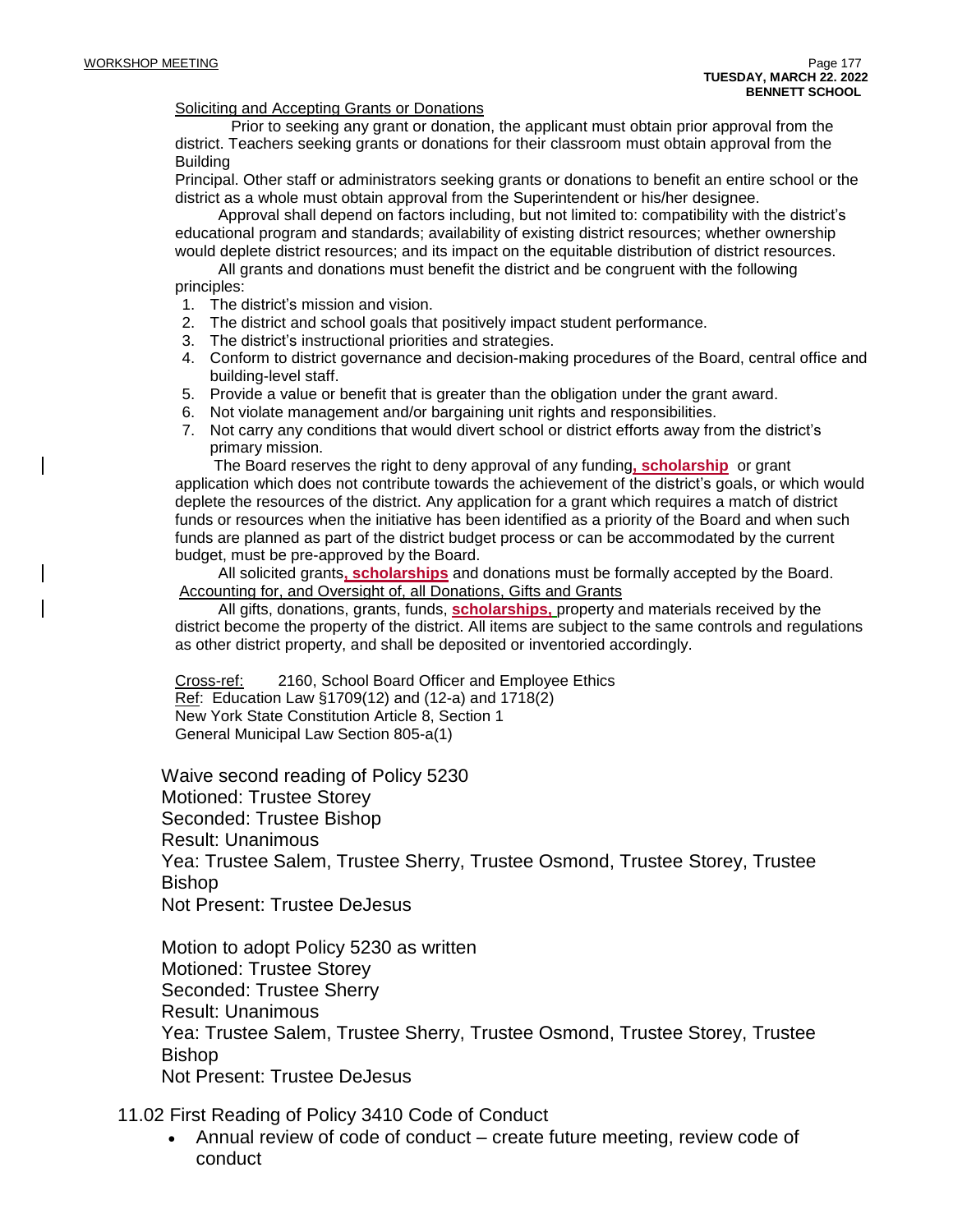## Review in May, Approve at Reorganization meeting Edits are from our attorney

*2002 2022 3410 Community Relations CODE OF CONDUCT ON SCHOOL PROPERTY* The District has developed and will amend, as appropriate, a written Code of Conduct for the Maintenance of Order on School Property, including school functions, which shall govern the conduct of students, teachers and other school personnel, as well as visitors. The Board of Education shall further provide for the enforcement of such Code of Conduct.

For purposes of this policy, and the implemented Code of Conduct, school property means in or within any building, structure, athletic playing field, playground, parking lot or land contained within the real property boundary line of the District's elementary or secondary schools, or in or on a school bus; and a school function shall mean a school-sponsored extracurricular event or activity.

The District Code of Conduct has been developed in collaboration with student, teacher, administrator, and parent organizations, school safety personnel and other school personnel. The Code of Conduct shall include, at a minimum, the following:

- a. Provisions regarding conduct, dress and language deemed appropriate and acceptable on school property and at school functions, and conduct, dress and language deemed unacceptable and inappropriate on school property*;* provisions regarding acceptable civil and respectful treatment of teachers, school administrators, other school personnel, students and visitors on school property and at school functions; the appropriate range of disciplinary measures which may be imposed for violation of such Code; and the roles of teachers, administrators, other school personnel, the Board of Education and parents/persons in parental relation to the student;
- b. Standards and procedures to assure security and safety of students and school personnel;
- c. Provisions for the removal from the classroom and from school property, including a school function, of students and other persons who violate the Code;
- d. Provisions prescribing the period for which a disruptive student may be removed from the classroom for each incident, provided that no such student shall return to the classroom until the Principal (or their designated School District administrator) makes a final determination pursuant to Education Law Section 3214(3-a)(c) or the period of removal expires, whichever is less;
- e. Disciplinary measures to be taken for incidents involving the possession or use of illegal substances or weapons, the use of physical force, vandalism, violation of another student's civil rights, harassment and threats of violence;
- f. Provisions for detention, suspension and removal from the classroom of students, consistent with Education Law Section 3214 and other applicable federal, state and local laws, including provisions for school authorities to establish procedures to ensure the provision of continued educational programming and activities for students removed from the classroom, placed in detention, or suspended from school, which shall include alternative educational programs appropriate to individual student needs;
- g. Procedures by which violations are reported and determined, and the disciplinary measures imposed and carried out;
- h. Provisions ensuring the Code of Conduct and its enforcement are in compliance with state and federal laws relating to students with disabilities;
- i. Provisions setting forth the procedures by which local law enforcement agencies shall be notified of Code violations which constitute a crime;
- j. Provisions setting forth the circumstances under and procedures by which parents/persons in parental relation to the student shall be notified of Code violations;
- k. Provisions setting forth the circumstances under and procedures by which a complaint in criminal court, a juvenile delinquency petition or person in need of supervision ("PINS") petition will be filed;
- l. Circumstances under and procedures by which referral to appropriate human service agencies shall be made;
- m. A minimum suspension period for students who repeatedly are substantially disruptive of the educational process or substantially interfere with the teacher's authority over the classroom, provided that the suspending authority may reduce such period on a case-by- case basis to be consistent with any other state and federal law. For purposes of this requirement, as defined in Commissioner's Regulations, "repeatedly is substantially disruptive of the educational process or substantially interferes with the teacher's authority over the classroom" shall mean engaging in conduct which results in the removal of the student from the classroom by teacher(s) pursuant to the provisions of Education Law Section 3214(3-a) and the provisions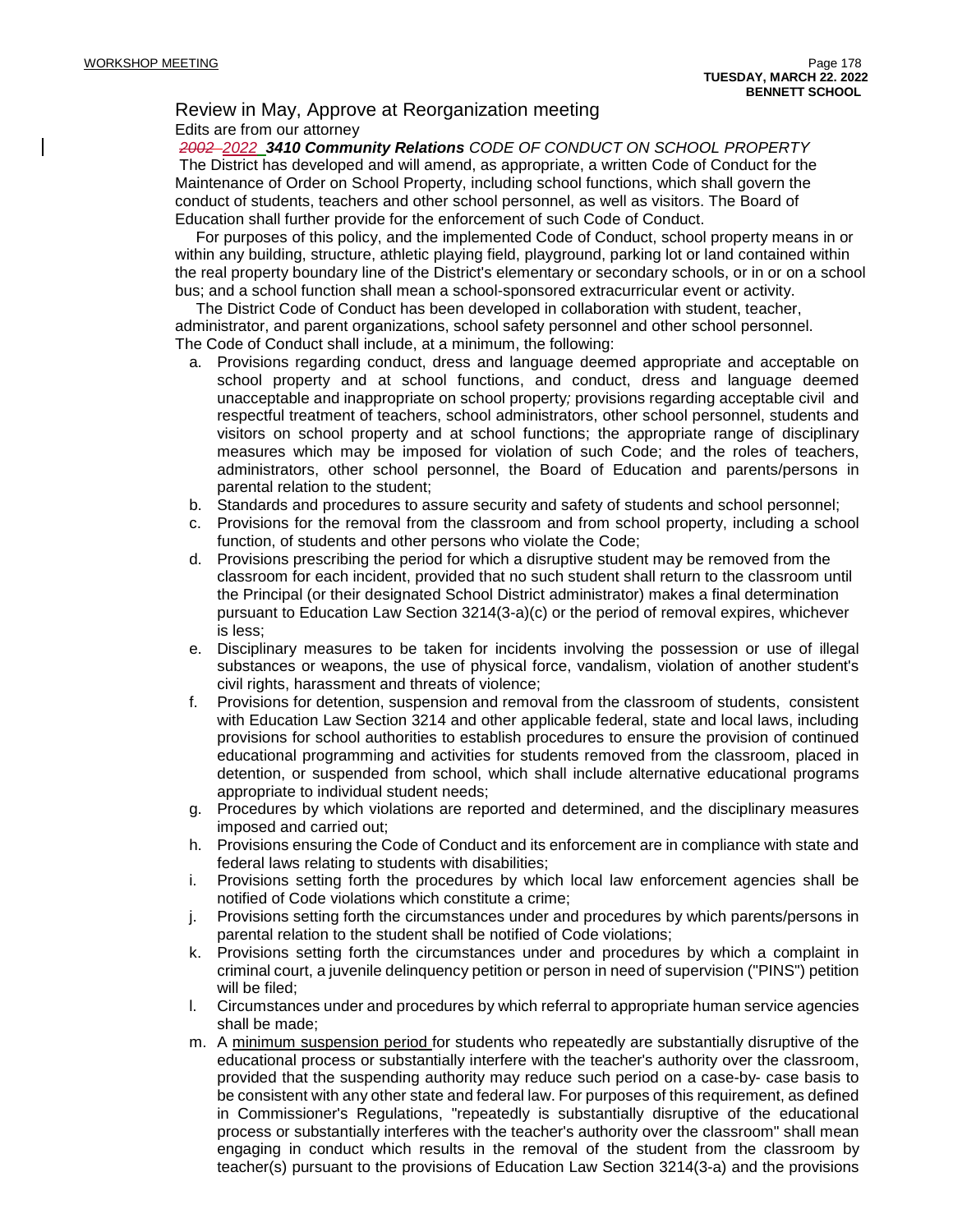set forth in the Code of Conduct on four (4) or more occasions during a semester, or three (3) or more occasions during a trimester, as applicable*;*

- n. A minimum suspension period for acts that would qualify the student to be defined as a violent student pursuant to Education Law Section 3214(2-a)(a). However, the suspending authority may reduce the suspension period on a case-by-case basis consistent with any other state and federal law;
- o. A Bill of Rights and Responsibilities of Students which focuses upon positive student behavior, and which shall be publicized and explained to all students on an annual basis;
- p. Guidelines and programs for in-service education programs for all District staff members to ensure effective implementation of school policy on school conduct and discipline.

The Code of Conduct has been adopted by the Board of Education only after at least one (1) public hearing that provided for the participation of school personnel, parents/persons in parental relation, students, and any other interested parties. Copies of the Code of Conduct shall be disseminated pursuant to law and Commissioner's Regulations.

The District's Code of Conduct shall be reviewed on an annual basis, and updated as necessary in accordance with law. The School Board shall reapprove any updated Code of Conduct or adopt revisions only after at least one (1) public hearing that provides for the participation of school personnel, parents/persons in parental relation, students, and any other interested parties.

The District shall file a copy of its Code of Conduct and all amendments to the Code with the Commissioner of Education no later than thirty (30) days after their respective adoptions. *Privacy Rights*

As part of any investigation, the District has the right to search all school property and equipment including District computers. Rooms, desks, cabinets, lockers, computers, etc. are provided by the District for the use of staff and students, but the users do not have exclusive use of these locations or equipment and should not expect that materials stored therein will be private. Education Law Sections 2801 and 3214 Family Court Act Articles 3 and 7 Vehicle and Traffic Law Section 142; 8 New York Code of Rules and Regulations (NYCRR) Section 100.2(l)(2)

NOTE: Refer also to Policy #7310 -- School Conduct and Discipline, **Policy # 7380 DASA**

#### 11.03 First Reading of Policy 3420 Anti-Harassment in the School District

#### Edits are from our attorney **20142022** 3420 Community Relations **ANTI-HARASSMENT IN THE SCHOOL DISTRICT**

The Board of Education affirms its commitment to nondiscrimination and recognizes its responsibility to provide an environment that is free of harassment and intimidation. Harassment stands in direct opposition to District policy.

The Board prohibits all forms of discrimination and harassment on the basis of the protected classes described below by all employees, school volunteers, students, and non-employees such as contractors and vendors as well as any third parties who are participating in, observing, or otherwise engaging in activities subject to the supervision and control of the District.

The Board prohibits all forms of discrimination and harassment against employees on the basis of the following protected classes: race, color, creed, religion, national origin, political affiliation, sex, age, marital, military, veteran status, predisposing genetic characteristic, disability, or use of a recognized guide dog, hearing dog or service dog or any other legally protected category.

The Board prohibits all forms of discrimination and harassment against students **on any basis, including but not limited to protect classed and others such as:based on the following protected classes:** race, color, weight, national origin, ethnic group, religion, religious practice, disability, sexual orientation, gender and sex. **Allegations of violations of Policy 7380, Dignity for All Students Act shall be investigated pursuant to the 7380 Regulation.**

The Board also prohibits retaliation based on an individual's opposition to discrimination or participation in a related investigation or complaint proceeding. This policy of nondiscrimination and anti-harassment will be enforced on School District premises and in school buildings; and at all school-sponsored events, programs and activities, including those that take place at locations off school premises.

The intent is to provide an environment of mutual respect for all individuals to be free of harassment and intimidation.

For purposes of this policy, harassment shall mean communication (verbal, written or graphic) and/or physical conduct based on an individual's actual or perceived protected trait which:

a. Has the purpose or effect of substantially or unreasonably interfering with an employee's work performance or is used as a basis for employment decisions (including terms and conditions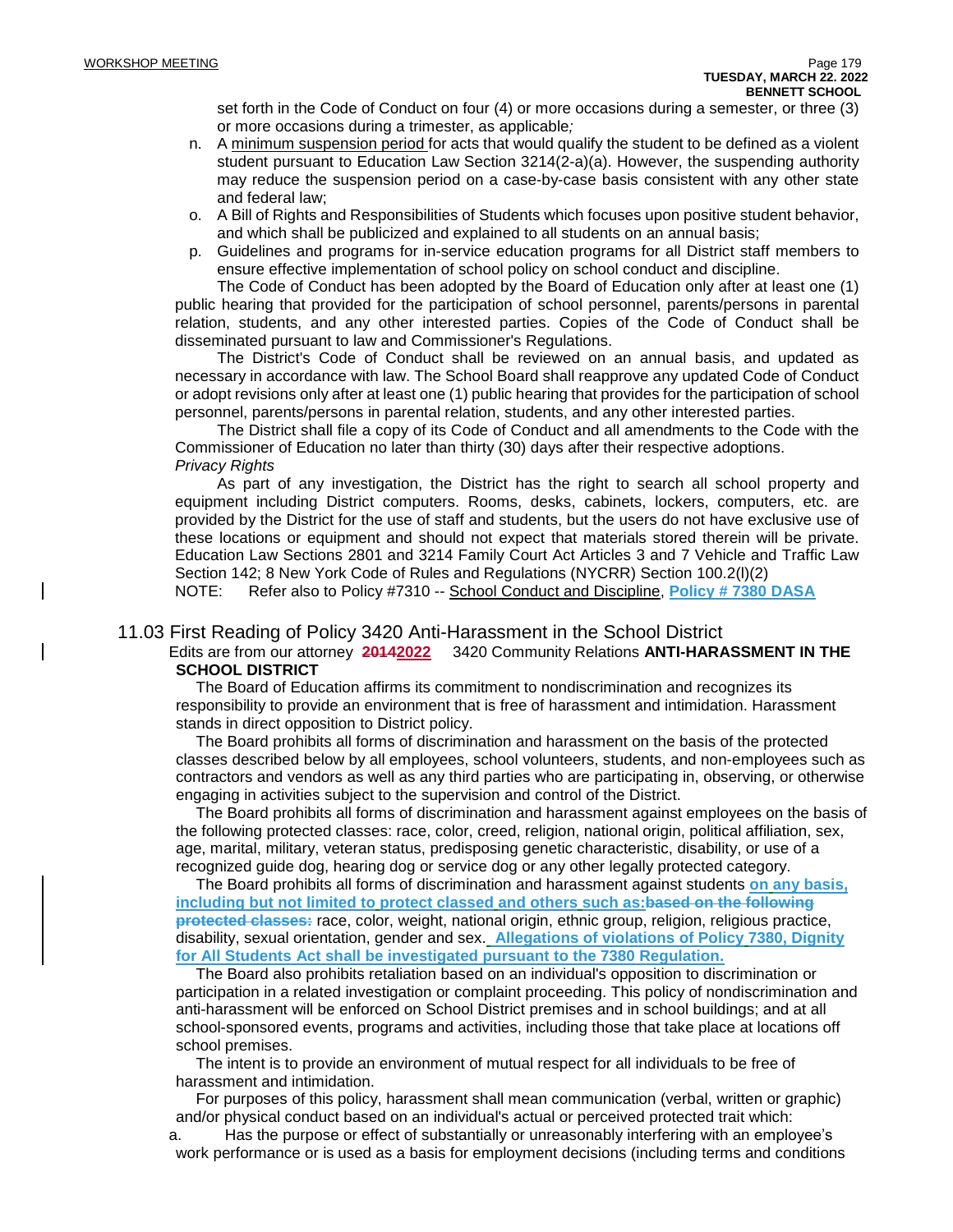of employment) affecting such individual; and/or creates an intimidating, hostile or offensive work environment; or

b. Has the purpose or effect of substantially or unreasonably interfering with a student's academic performance or participation in an educational or extracurricular activity, or creates an intimidating, hostile or offensive learning environment; and/or effectively bars the student's access to an educational opportunity or benefit;

c. Any student or employee in the School District who wishes to file a complaint regarding discrimination **(including, but not limited to, sexual harassment)** or report discriminatory conduct is encouraged to make such a complaint/report in writing on forms available in any of the school offices. **Allegations of Sexual Harassment shall be made under Policy 3421 for Students and Policy 3422 for Employees. Such forms must be forwarded to the District's Title IX Compliance Officers and/or Section 504 Compliance Officer. However, nothing herein shall prevent an individual from making a verbal complaint/report of discrimination.**

Such communication should be made as soon as possible after the incident in order to enable the District to effectively investigate and resolve the complaint.

When a student or employee has a complaint of discrimination they should refer to and use the Grievance Procedure (found in District Regulation **1400P3420P**). However, complaints may be made verbally. In order to assist the investigation, victims should document the discrimination as soon as it occurs and with as much detail as possible including: the nature of the discriminatory behavior, dates, times, places, name of person responsible for the conduct, witnesses, and victim's response to the discriminatory behavior.

In accordance with Regulation **1400P3420P**, the District will act to promptly investigate all complaints, either verbal or written, formal or informal, of allegations of harassment based on any of the characteristics described above; and will promptly take appropriate action to protect individuals from further harassment.

Upon receipt of an informal/formal complaint (even an anonymous complaint), the District will conduct a thorough investigation of the charges. However, even in the absence of an informal/formal complaint, if the District has knowledge of any occurrence of harassment, the District will investigate such conduct promptly and thoroughly. The confidentiality of investigations cannot be guaranteed, but a good faith effort shall be made to maintain confidentiality.

Both the complainant and the accused are entitled to fair treatment in the handling of the complaint. Based upon the results of this investigation, if the District determines that an employee and/or student has violated the terms of this policy and/or accompanying regulations, corrective action will be taken as warranted. Should the offending individual be a student, appropriate disciplinary measures will be applied, up to and including suspension, in accordance with applicable laws and/or regulations, District policy and regulation, and the District Code of Conduct. Should the offending individual be a school employee, appropriate disciplinary measures will be applied, up to and including termination of the offender's employment, in accordance with legal guidelines, District policy and regulation, and the applicable collective bargaining agreement(s). Third parties (such as school volunteers, vendors, etc.) who are found to have violated this policy and/or accompanying regulations and/or the Code of Conduct, will be subject to appropriate sanctions as warranted and in compliance with law. The application of such disciplinary measures by the District does not preclude the filing of civil and/or criminal charges as may be warranted.

#### **Prohibition of Retaliatory Behavior**

The Board prohibits any retaliatory behavior directed against complainants, victims, witnesses, and/or any other individuals who participated in the investigation of a complaint of harassment. Follow-up inquiries shall be made to ensure that harassment has not resumed and that all those involved in the investigation of the harassment complaint have not suffered retaliation.

#### **Finding That Harassment Did Not Occur**

Even if a determination is made that harassment did not occur, the Superintendent/designee reserves the right to initiate staff awareness and training, as applicable, to help ensure that the school community is not conducive to fostering harassment in the workplace.

#### **Knowingly Makes False Accusations**

Employees and/or students who *knowingly* make false accusations against another individual as to allegations of harassment may also face appropriate disciplinary action.

#### **Privacy Rights**

As part of any investigation, the District has the right to search all school property and equipment including District computers. Rooms, desks, cabinets, lockers, computers, etc. are provided by the District for the use of staff and students, but the users do not have exclusive use of these locations or equipment and should not expect that materials stored therein will be private.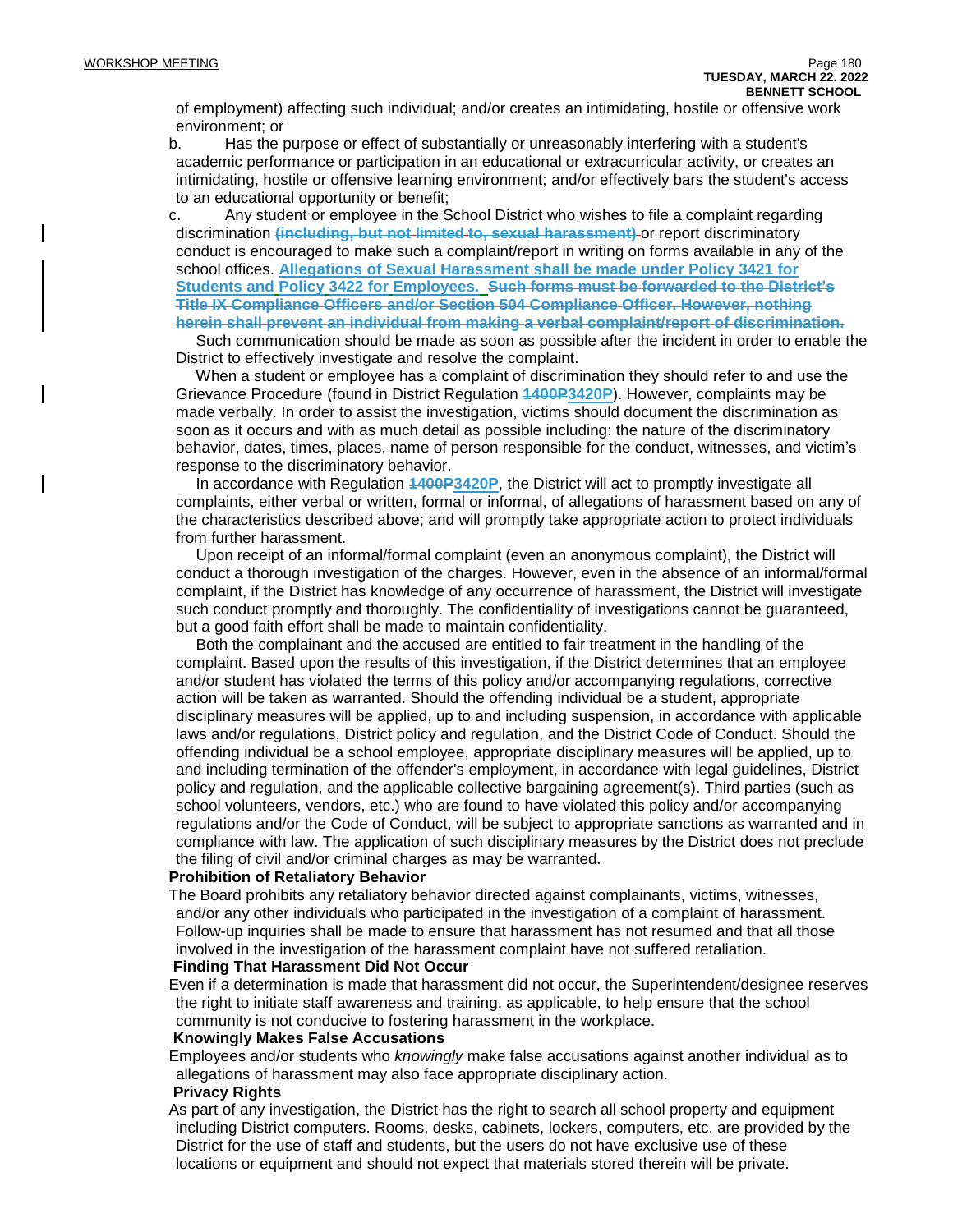#### **Training and Dissemination of Administrative Regulations**

The Superintendent/designee(s) will affirmatively discuss the topic of harassment with all employees and students, express the District's condemnation of such conduct, and explain the sanctions for such harassment. Appropriate training and/or "awareness" programs will be established for staff and students to help ensure knowledge of and familiarity with the issues pertaining to harassment in the schools, and to disseminate preventative measures to help reduce such incidents of prohibited conduct. Furthermore, special training will be provided for designated supervisors and managerial employees, as may be necessary, for the investigation of harassment complaints. A copy of this policy and its accompanying regulations will be available upon request and may be posted at various locations in each school building. The District's policy and regulations on antiharassment will be published in appropriate school publications such as teacher/employee handbooks, student handbooks, and/or school calendars.

#### **Complaints to Agencies**

The District acknowledges that while it would like employees to raise issues of discrimination pursuant to this Policy so that they can be addressed by it, any student or employee has the legal right to immediately make a complaint to the appropriate governmental entity: An employee may file a complaint with the following agencies:

Equal Employment Opportunity Commission (EEOC) at the New York District Office, 33 Whitehall Street, 5th Floor, New York, New York 10004; and the New York State Division of Human Rights at 99 Washington Avenue Albany, New York 12210.

A student may file a complaint with the following agencies:

Federal Office for Civil Rights 26 Federal Plaza New York, New York 10278 ; and the New York State Division of Human Rights at 99 Washington Avenue Albany, New York 12210. Please take notice that the failure to file a complaint with these agencies within the statutory period may result in the loss of your legal rights.

Age Discrimination in Employment Act, 29 United States Code (USC) Section 621 Americans With Disabilities Act, 42 United States Code (USC) Section 12101 et seq. Prohibits discrimination on the basis of disability.

Section 504 of the Rehabilitation Act of 1973, 29 United States Code (USC) Section 794 et seq. Prohibits discrimination on the basis of disability.

Title VI of the Civil Rights Act of 1964, 42 United States Code (USC) Section 2000d et seq. Prohibits discrimination on the basis of race, color or national origin.

Title VII of the Civil Rights Act of 1964, 42 United States Code (USC) Section 2000e et seq. Prohibits discrimination on the basis of race, color, religion, sex or national origin.

Title IX of the Education Amendments of 1972, 20 United States Code (USC) Section 1681 et seq. **Prohibits discrimination on the basis os sex. Civil Rights Law Section 40-c. Prohibits discrimination on the basis of sex. Civil Rights Law Section 40-c**

Education Law Section 2801(1); Executive Law Section 290 et seq. Military Law Sections 242 and 243 NOTE: Refer also to Policies: #3421 -- Sexual Harassment of Students: #3422 --Sexual Harassment of Employees; #7550 --Complaints and Grievances by Employees; #7550 --Complaints and Grievances by Students; #7380 --Dignity For All Students

### 11.04 First Reading of Policy 3421 Sexual Harassment of Students

Edits are from our attorney *2021 2022 3421 Community Relations SEXUAL HARASSMENT OF STUDENTS*

The Board of Education recognizes that harassment of students on the basis of actual or perceived sex, sexual orientation, and/or gender identity and expression is unacceptable behavior that harms targets and negatively impacts the school culture by creating an environment of fear, distrust, intimidation and intolerance. The Board further recognizes that preventing and remedying such harassment in schools is essential to ensure a healthy, nondiscriminatory environment in which students can learn.

Sexual harassment is a form of sex discrimination and is unlawful under federal and state law. For purposes of this policy, sexual harassment includes harassment on the basis of actual or perceived sex, sexual orientation, and/or gender identity and expression. Sexual harassment of a student can -deny or limit the student's ability to participate in or to receive benefits, services, or opportunities from the school's program. **Sexual harassment is covered by a number of laws including Title IX and New York State Law and the Dignity for All Students Act. Accordingly, each incident will be evaluated by the Title IX Coordinator. The Complainant shall have the right to determine how they want to proceed. Even if a Complainant chooses not to pursue a**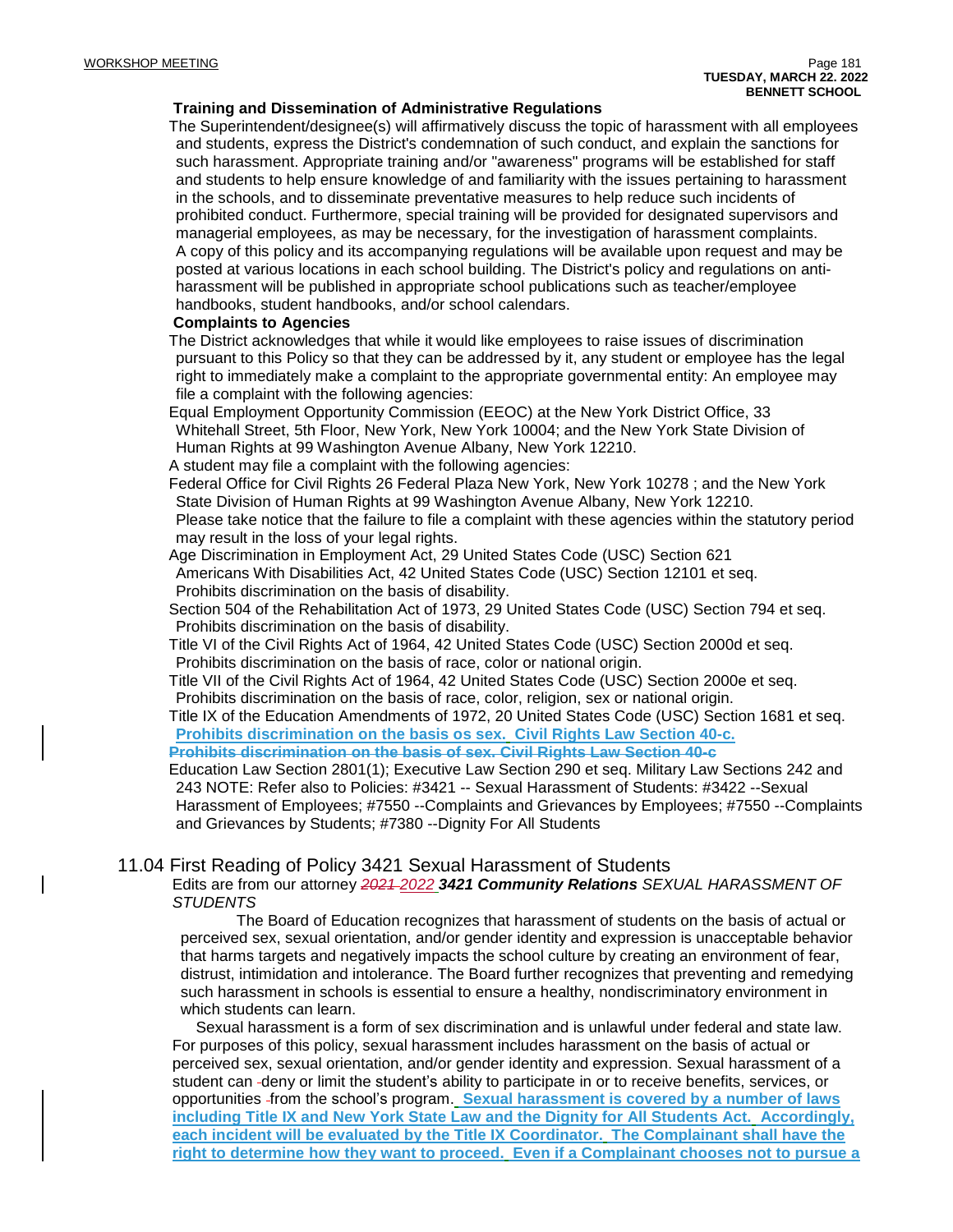#### **Title IX complaint, the District has the right to pursue the matter through its Code of Conduct and Policies and Procedures.**

Title IX applies to situations in which the district exercises substantial control over both the respondent (i.e. the person accused of sexual harassment) and the context (e.g. the school setting, a school field trip or an off-campus school event in the United States) in which the sexual harassment occurred.

Pursuant to Title IX sexual harassment is defined as:

- $\circ$  An employee of a district conditioning the provision of an aid, benefit or service on an individual's participation in unwelcome sexual conduct;
- o Unwelcome conduct which a reasonable person would determine to be so severe, pervasive, and objectively offensive that it effectively denies a person equal access to the district's educational program or activity; or
- $\circ$  Sexual assault, dating violence, domestic violence, and stalking as defined under the Clery Act and the Violence Against Women Act.

Sexual harassment can include unwelcome sexual advances, requests for sexual favors, and other verbal, nonverbal, or physical conduct of a sexual nature, or verbal, nonverbal or physical aggression, intimidation or hostility that is based on actual or perceived gender and sexual stereotypes. Examples of sexual harassment can be found in the accompanying regulation (3421R).

The Board is committed to providing an educational environment that promotes respect, dignity and equality and that is free from all forms of sexual harassment. To this end, the Board condemns and strictly prohibits all forms of sexual harassment on school grounds, school buses and at all school-sponsored activities, programs and events, including those that take place at locations outside the district, or outside the school setting if the harassment impacts the individual's education in a way that violates their legal rights, including when harassment is done by electronic means (including on social media). Sanctions will be enforced against all those who engage in sexual harassment or retaliation, and against district personnel who knowingly allow such behavior to continue.

Sexual harassment may subject the district to liability for harm done to targets. Harassers may also be individually subject to civil liability if sued in a court of law or criminal liability if prosecuted.

Under various state and federal laws, students have legal protections against sexual harassment in the school environment as described above. Those laws are listed in the references section. The district's Code of Conduct also addresses appropriate behavior in the school environment. Sexual harassment can occur between persons of all ages and genders.

**The District does not discriminate on the basis of sex in the educational programs or activities that it operates. In addition, pursuant to Title IX the District is required to not discriminate on the basis of sex[.\[PB1\]](https://go.boarddocs.com/ny/onteora/Board.nsf/Private?open&login#_msocom_1)**

In order for the Board to effectively enforce this policy and to take prompt **both** corrective **and supportive** measures, it is essential that all targets of sexual harassment and persons with knowledge of sexual harassment report the harassment immediately. **The District shall have actual knowledge [\[PB3\]](https://go.boarddocs.com/ny/onteora/Board.nsf/Private?open&login#_msocom_3) when any school employee: (1) witnesses sexual harassment first hand; (2) hears about an allegation of sexual harassment from any source; or (3) receives a complaint about sexual harassment by any means (e.g. written, verbal, electronic). The District's Title IX Coordinator shall be informed immediately.**

To the extent possible, all complaints will be treated- in a confidential manner. Limited disclosure may be necessary to complete a thorough investigation. If the complainant reports that they feel unsafe at school due to the nature of the complaint, the district will determine if accommodations need to be made until the issue is resolved.

If, after appropriate investigation, the district finds that a person has violated this policy, prompt corrective action will be taken in accordance with the applicable collective bargaining agreement, contract, district policy and laws.

All complainants and those who participate in sexual harassment complaints or the investigation of a complaint of sexual harassment have the right to be free from retaliation of any kind, when they do so with a good faith belief that sexual harassment has occurred. Such prohibited retaliation can include, but is not limited to, discipline, discrimination, demotion, denial of privileges, or any action that would keep a person from coming forward to make or support a sexual harassment claim. Such actions need not be job- or education-related, or occur in the workplace or educational environment, to constitute unlawful retaliation.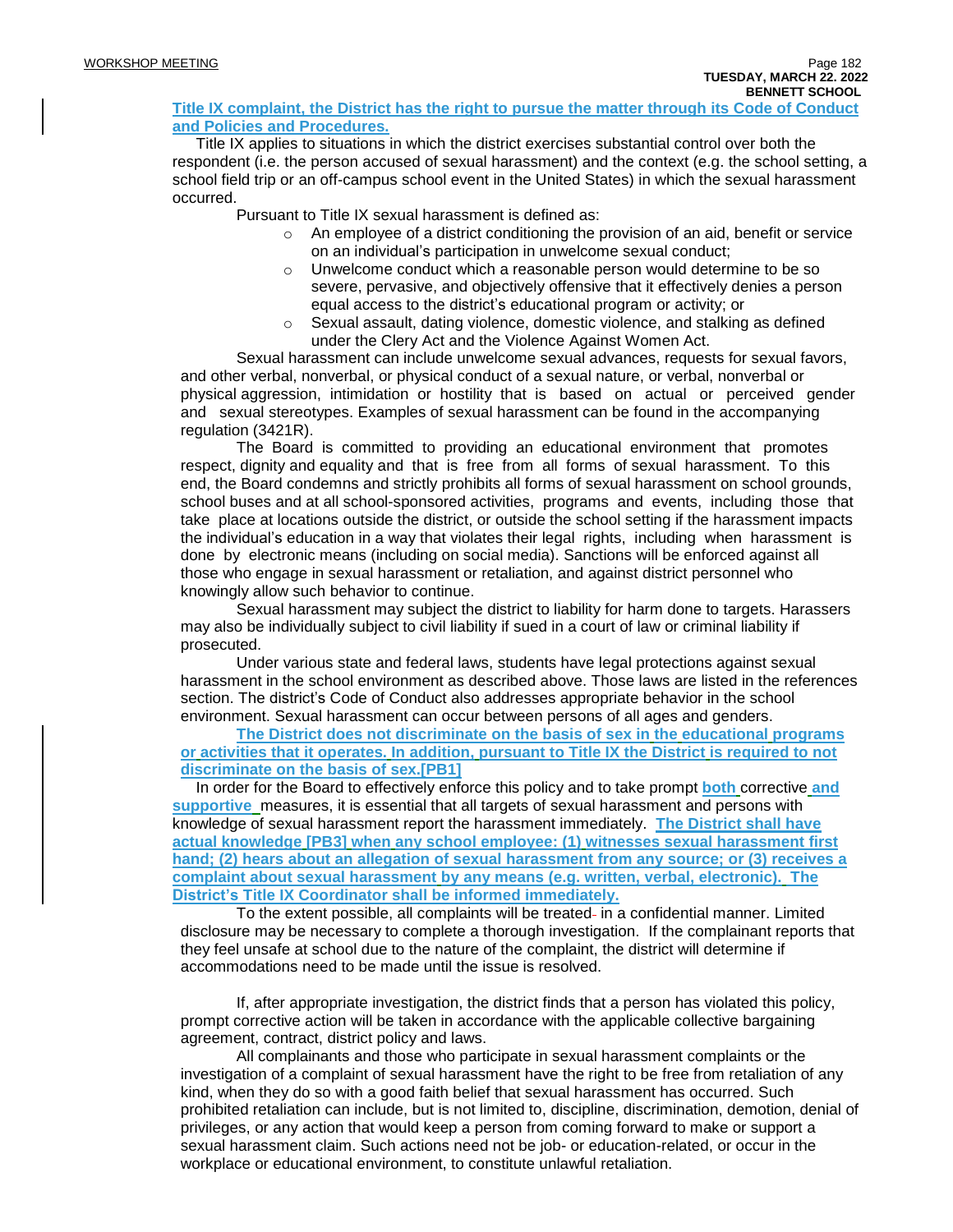The Superintendent of Schools is directed to develop and implement regulations for reporting, investigating and remedying allegations of sexual harassment. These regulations are to be attached to this policy. **If Title IX regulations change, the regulations will default to the requirements under the law.** In addition, the Board directs that training programs be established for students, and annually for employees, to raise awareness of the issues surrounding sexual harassment and to implement preventative measures to help reduce incidents of sexual harassment. Age-appropriate instructional materials will be incorporated into the curriculum to educate students so that they can recognize and reduce the incidence of sexual harassment.

This policy, or a simplified version, will be posted in a prominent place in each district facility, on the district's website, and will also be published in other appropriate school publications. Cross-ref: 7380 Dignity for All Stude**n**tsRef:Education Amendments of 1972, Title IX, 20 U.S.C. §1681 *et seq.*; 34 CFR 106 *et seq*. Education Law §§10-18 (The Dignity for All Students Act)*Davis v. Monroe County Board of Education*, 526 U.S. 629, 652 (1999) *Gebser v. Lago Vista Independent School District*, 524 U.S, 274 (1998) *Franklin v. Gwinnett County Public Schools,* 503 U.S. 60 (1992) *Cannon v. University of Chicago*, 441 U.S. 677 (1979) Office for Civil Rights *Revised Sexual Harassment Guidance (January 19, 2001)* **Office for Civil Rights,** *Dear Colleague Letter: Sexual Harassment Issues*

*(2006)* [\[PB4\]](https://go.boarddocs.com/ny/onteora/Board.nsf/Private?open&login#_msocom_4) Office for Civil Rights, *Dear Colleague Letter: Bullying (October 26, 2010)*

## 11.05 First Reading of Policy 3422 Sexual Harassment of Employees

- What is "basis of sex" says different in student policy– make them the same
- Application of policy -make sure that everywhere it talks about implementation is fair

#### *Edits are from our attorney 2021 2022 3422 Community Relations SEXUAL HARASSMENT OF EMPLOYEES*

The Board of Education recognizes that harassment of employees (including all staff, applicants for employment, both paid and unpaid interns, exempt and non-exempt status, parttime, seasonal, and temporary workers, regardless of immigration status) and certain "nonemployees" (which includes contractors, subcontractors, vendors, consultant and other persons providing services pursuant to a contract, or their employees, as well as volunteers) on the basis of sex, sexual orientation, and/or gender identity and expression is unacceptable behavior that harms targets and negatively impacts the school culture by creating an environment of fear, distrust, intimidation and intolerance. The Board further recognizes that preventing and remedying such harassment in the workplace is essential to ensure a healthy, nondiscriminatory environment in which employees and non-employees can work productively.

#### **Definitions of Sexual Harassment**

The District is obligated to follow federal, state, and (where applicable), local laws pertaining to sexual harassment, including Title VII, Title IX and the New York Human Rights Law. Each law has a different definition of sexual harassment. Accordingly, each claim of sexual harassment will be reviewed under each pertinent law to determine whether sexual harassment has occurred. For purposes of this policy, sexual harassment includes harassment on the basis of perceived or self- identified sex, sexual orientation, gender identity and expression, and transgender status.

Sexual harassment includes unwelcome conduct which is either of a sexual nature, or which is directed at an individual because of that individual's sex, sexual orientation, gender identity and expression, and transgender status, when:

- a. submission to that conduct is made either explicitly or implicitly a term or condition of an individual's employment;
- b. submission to or rejection of such conduct is used as the basis for decisions affecting an individual's employment; or
- c. the conduct has the purpose or effect of unreasonably interfering with an employee's or non- employee's work or creating an intimidating, hostile or offensive work environment, even if the complaining individual is not the intended target of the sexual harassment;

However, under New York State Human Rights Law, sexual harassment need not be severe or pervasive to be unlawful, and can be any harassing conduct that consists of more than petty slights or trivial inconveniences. Rather, sexual harassment is unlawful when it subjects an individual to inferior terms, conditions, or privileges of employment.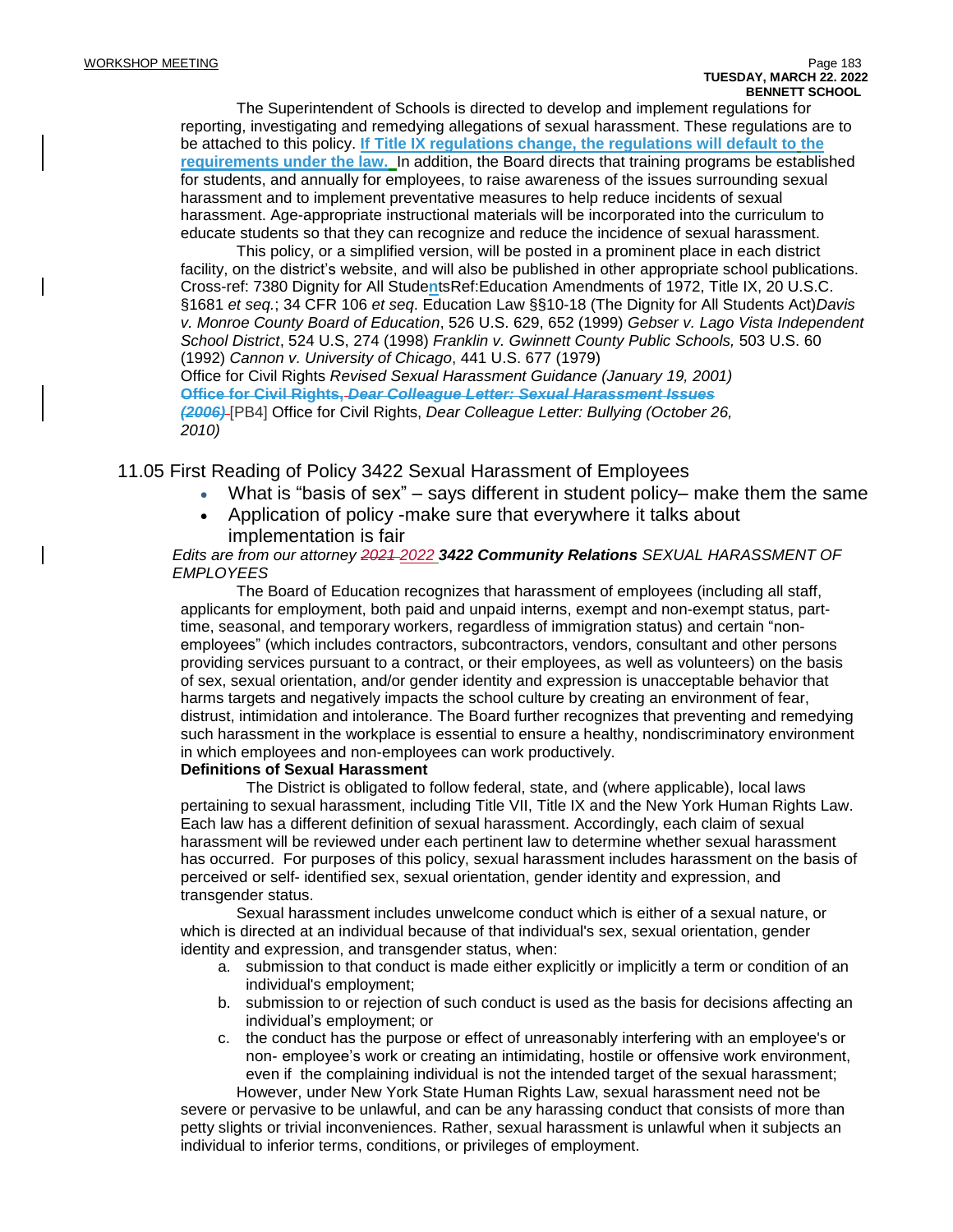Sexual harassment can include unwelcome sexual advances, requests for sexual favors, and other verbal, nonverbal, or physical conduct of a sexual nature, or verbal, nonverbal or physical aggression, intimidation or hostility that is based on actual or perceived gender and sexual stereotypes. Examples of sexual harassment can be found in the accompanying regulation. **Title IX**

Title IX applies to situations in which the district exercises substantial control over both the respondent (i.e. the person accused of sexual harassment) and the context (e.g. the school setting, a school field trip or an off-campus school event in the United States) in which the sexual harassment occurred.

Pursuant to Title IX Sexual Harassment is defined as:

- $\circ$  An employee of a district conditioning the provision of an aid, benefit or service on an individual's participation in unwelcome sexual conduct;
- o Unwelcome conduct which a reasonable person would determine to be so severe, pervasive, and objectively offensive that it effectively denies a person equal access to the district's educational program or activity; or
- $\circ$  Sexual assault, dating violence, domestic violence, and stalking as defined under the Clery Act and the Violence Against Women Act.

## **The District does not discriminate on the basis of sex in the educational programs or activities that it operates. In addition, pursuant to Title IX the District is required to not discriminate on the basis of sex[.\[PB1\]](https://go.boarddocs.com/ny/onteora/Board.nsf/Private?open&login#_msocom_1)**

#### Sexual Harassment Prohibited

•

The Board is committed to providing a working environment that promotes respect, dignity and equality and that is free from all forms of sexual harassment. To this end, the Board condemns and strictly prohibits all forms of sexual harassment on school grounds, school buses and at all schoolsponsored activities, programs and events, including those that take place at locations outside the district, or outside the work setting if the harassment impacts the individual's employment in a way that violates their legal rights, including when employees and non-employees travel on district business, or when harassment is done by electronic means (including on social media). For employees, sexual harassment is considered a form of employee misconduct. Corrective action will be enforced against all those who engage in sexual harassment or retaliation, and against supervisory and managerial personnel who knowingly allow such behavior to continue.

Sexual harassment may subject the district to liability for harm done to targets. Harassers may also be individually subject to civil liability if sued in a court of law or criminal liability if prosecuted.

Under various state and federal laws, students, employees and non-employees have legal protections against sexual harassment in the school environment as described above. Those laws are listed in the references section. Additionally, local laws (e.g., county, city, town, village) may apply to the district. The district's Code of Conduct also addresses appropriate behavior in the school environment. Sexual harassment can occur between persons of all ages and genders.

In order for the Board to effectively enforce this policy and to take prompt corrective measures, it is essential that all targets of sexual harassment and persons with knowledge of sexual harassment report the harassment immediately. The district will promptly investigate all complaints of sexual harassment, either formal or informal, verbal or written. To the extent possible, all complaints will be treated in a confidential manner. Limited disclosure may be necessary to complete a thorough investigation. If the complainant reports that they feel unsafe at work due to the nature of the complaint, the district will determine if accommodations need to be made until the issue is resolved.

If, after appropriate investigation, the district finds that a person has violated this policy, prompt corrective action will be taken in accordance with the applicable collective bargaining agreement, contract, district policy and laws. Individual nondisclosure agreements may only be used as permitted by law, described in the accompanying regulation.

All complainants and those who participate in sexual harassment complaints or the investigation of a complaint of sexual harassment have the right to be free from retaliation of any kind, when they do so with a good faith belief that sexual harassment has occurred. Such prohibited retaliation can include, but is not limited to, discipline, discrimination, demotion, denial of privileges, or any action that would keep a person from coming forward to make or support a sexual harassment claim. Such actions need not be job-related, or occur in the workplace, to constitute unlawful retaliation.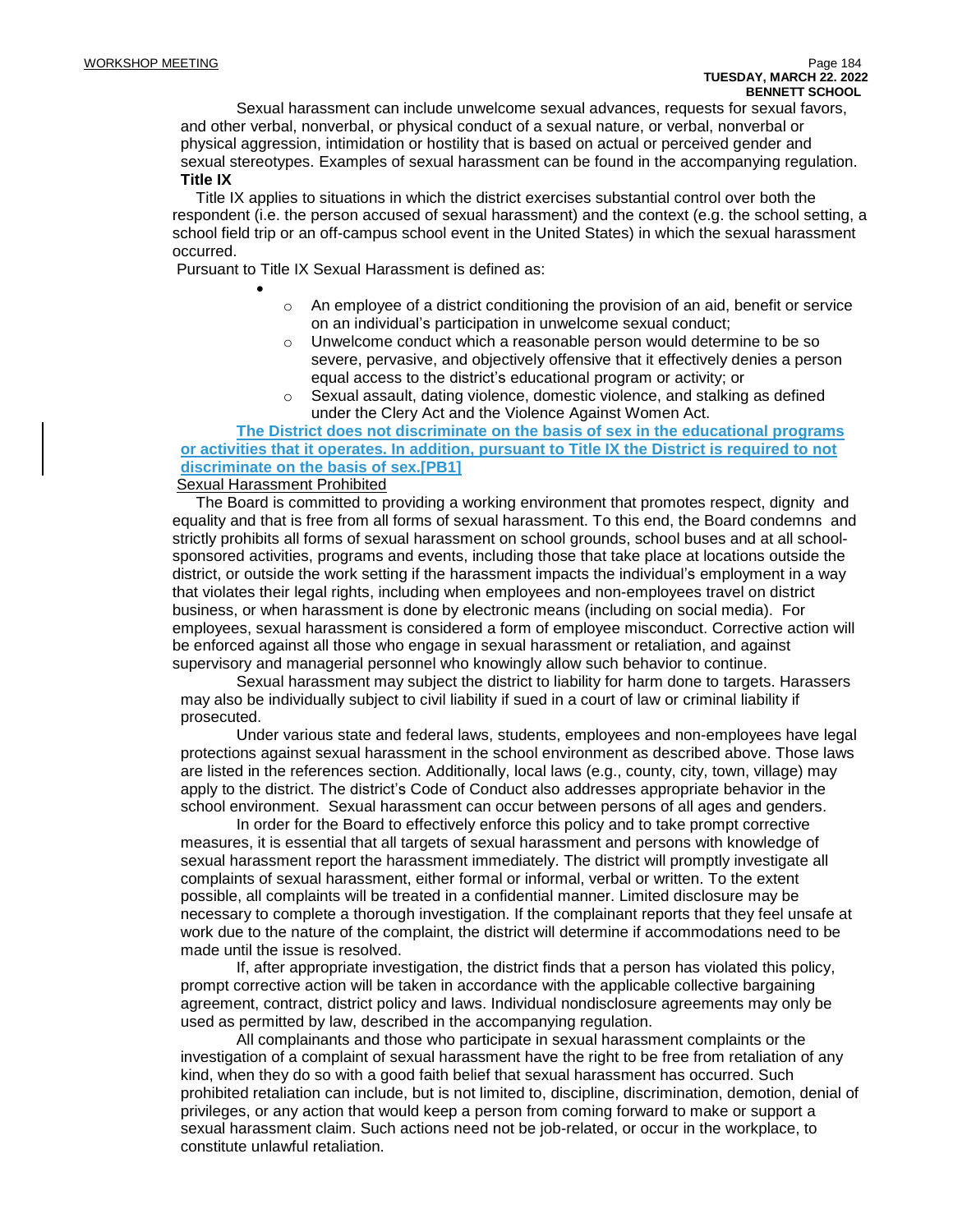The Superintendent of Schools is directed to develop and implement regulations for reporting, investigating and remedying allegations of sexual harassment. These regulations are to be attached to this policy. In addition, the Board directs that training programs be established for students, and annually for employees, to raise awareness of the issues surrounding sexual harassment and to implement preventative measures to help reduce incidents of sexual harassment. Age-appropriate instructional materials will be incorporated into the curriculum to educate students so that they can recognize and reduce the incidence of sexual harassment.This policy, or a simplified version, will be posted in a prominent place in each district facility, on the district's website, and shall also be published in employee handbooks, and other appropriate school publications.

Ref:

Education Amendments of 1972, Title IX, 20 U.S.C. §1681 *et seq.*; 34 CFR 106 *et seq*. Title VII of Civil Rights Act (1964), 42 U.S.C. §2000-e; 34 CFR §100 *et seq.*

Executive Law §296-d (prohibition of sexual harassment of employees and nonemployees) Labor Law §201-g (required workplace sexual harassment policy and training)

Civil Practice Law and Rules §§5003-b (nondisclosure agreements optional); 7515 (mandatory arbitration prohibited); General Obligations Law §5-336 (nondisclosure agreements optional) *Faragher v. City of Boca Raton*, 524 U.S. 775 (1998); *Burlington Industries v. Ellerth*, 524 U.S. 742 (1998); *Oncale v. Sundowner Offshore Services, Inc.,* 523 U.S. 75 (1998); *Meritor Savings Bank, FSB v. Vinson*, 477 U.S. 57 (1986)

## 11.06 First Reading of Policy 6120 Non-Discrimination and Equal Opportunity

o "Pre-disposing genetic characteristic" add "physical"

Edits are from our attorney **2021 2022** 6120 Personnel NON-DISCRIMINATION AND EQUAL **OPPORTUNITY** 

The Board of Education, its officers and employees, will not discriminate in its programs and activities on the basis of legally protected classes, such as, but not limited to: race (including traits historically associated with race, such as hair texture and protective hairstyles like braids, locks, and twists), color, national origin, creed, religion (including religious practices), marital status, sex (including pregnancy, childbirth, or related medical condition), gender identity and expression (i.e., actual or perceived gender-related identity, appearance, behavior, expression, or other gender-related characteristic regardless of the sex assigned to that person at birth, including but not limited to the status of being transgender), age, sexual orientation, disability (physical or mental), predisposing genetic characteristic, military work or status, domestic violence victim status, or use of a guide dog, hearing dog, or service dog, as applicable. The district will provide notice of this policy in accordance with federal and state law and regulation.

This policy of nondiscrimination includes access by students to educational programs, counseling services for students, course offerings, and student activities, as well as recruitment and appointment of employees and employment pay, benefits, advancement and/or terminations.

Specific protections for students under the Dignity for All Students Act are addressed in policy 7380, Dignity for All Students Act **and Policy 3421 Sexual Harassment of Students**

Additionally, to promote the district website's accessibility to staff, students, and members of the community with disabilities, the district will maintain a website that is accessible (or contains accessible alternatives) on perceivability, operability and understandability principles. The district's Superintendent is responsible for considering the following when developing or updating the district website:

- Adding the text equivalent to every image;
- Posting documents in a text-based format such as HTML or RTF in addition to PDFs;
- Avoiding dictating colors and font settings;
- Including audio descriptions and captions to videos;
- Identifying other barriers to access; and
- Making other considerations when developing the district's website.

A finding that an individual has engaged in conduct in violation of this policy may result in disciplinary action and/or filing of a report with third parties in the manner prescribed by the district code of conduct, the law or applicable contract.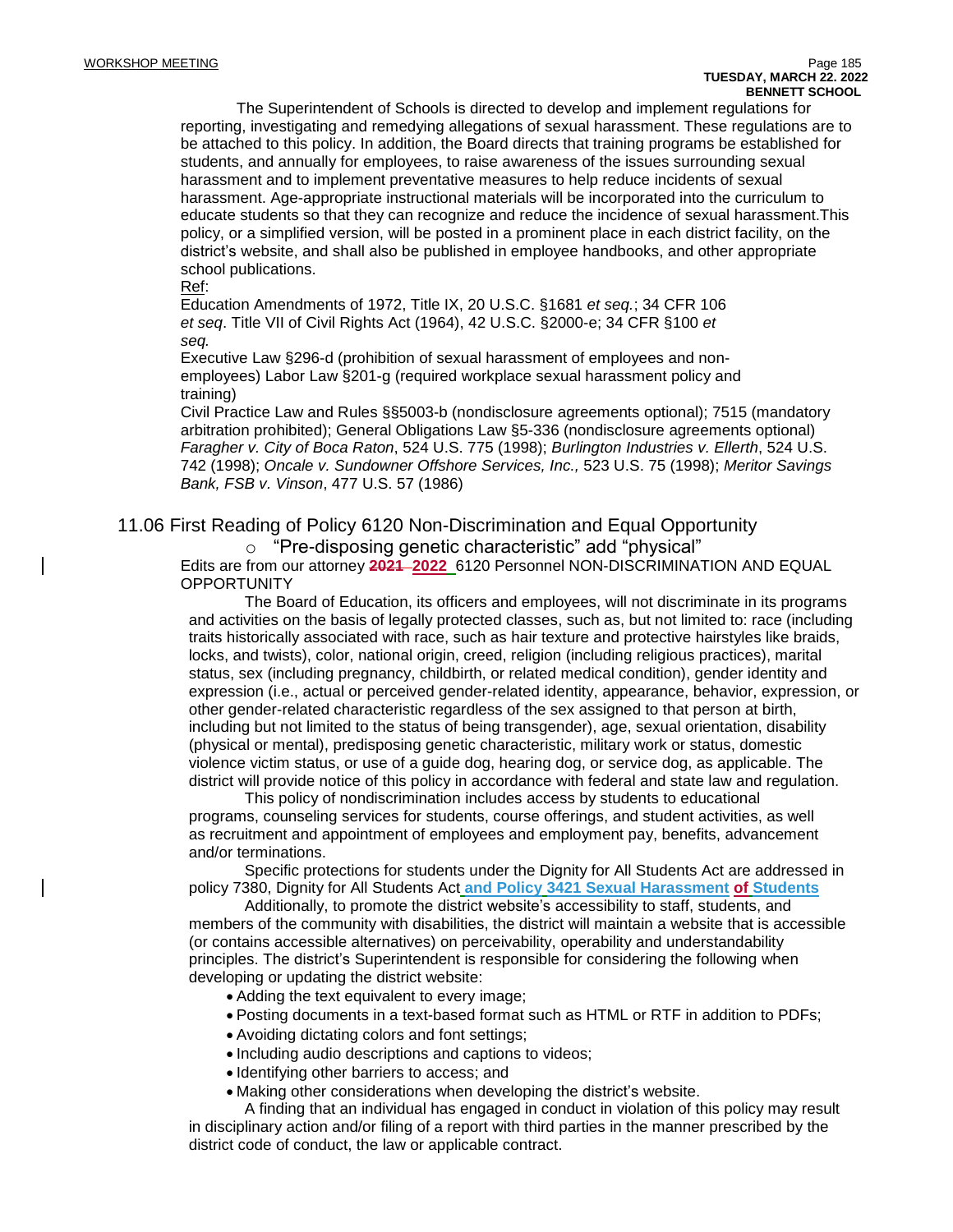Nothing in this policy will be construed to prohibit a denial of admission into, or exclusion from, a course of instruction or activity based on a person's gender that would be permissible under the law, or to prohibit, as discrimination based on disability, actions that would be permissible under the law.

#### **Annual Notification**

At the beginning of each school year, the district will publish a notice of the established grievance procedures for resolving complaints of discrimination to parents/guardians, employees, students and the community. The public notice will:

- 1. inform parents, employees, students and the community that education programs, including but not limited to vocational programs, are offered without regard to actual or perceived race, color, weight, national origin, ethnic group, religion, religious practice, disability, sex; sexual orientation, or gender (including gender identity and expression);
- 2. provide the name, email, address and telephone number of the person designated to coordinate activities concerning discrimination; and
- 3. be included in announcements, bulletins, catalogues, and applications made available by the district.

The Superintendent has been designated to handle inquiries regarding the district's non- discrimination policies. Contact information for the Superintendent is available on the district's website. Complaints of sexual harassment or discrimination are covered by policies 3421 and 3422.

All complainants and those who participate in the investigation of a complaint in conformity with state law and district policies, who have acted reasonably and in good faith, have the right to be free from retaliation of any kind.

The Board authorizes the Superintendent of Schools to establish such rules, regulations and procedures necessary to implement and maintain this policy.

Cross-ref: 3421 Sexual Harassment of Students;3422 Sexual Harassment of Employees; 7380 Dignity for All Students Act; 7550 Complaints and Grievances by Students 3410 Code of Conduct; 6122 Complaints and Grievances by Employees

Ref: Age Discrimination in Employment Act of 1967 29 U.S.C. §§621 *et seq.* Americans with Disabilities Act, 42 U.S.C. §§12101 *et seq.*

Title VI, Civil Rights Act of 1964, 42 U.S.C. §§2000d *et seq.* (nondiscrimination based on race, color, and national origin in federally assisted programs)

Title VII, Civil Rights Act of 1964, 42 U.S.C. §§2000e *et seq*. (nondiscrimination based on race, color, and national origin in employment)

Title IX, Education Amendments of 1972, 20 U.S.C. §§1681 *et seq.* (nondiscrimination based on sex)

§504, Rehabilitation Act of 1973, 29 U.S.C. §794

Individuals with Disabilities Education Law, 20 U.S.C. §§1400 *et seq.*

Genetic Information Nondiscrimination Act of 2008 P.L.

110-233 34 C.F.R. §§ 100.6; 104.8; 106.9; 110.25

Executive Law §§290 *et seq.* (New York State Human

Rights Law) Education Law §§10-18 (The Dignity for All

Students Act) Education Law §§313(3); 3201; 3201-a

ADA Best Practices Tool Kit for State and Local Governments, Website Accessibility Under Title II of the ADA (see Chapter 5 and Chapter 5 Addendum checklist), [www.ada.gov/pcatoolkit/toolkitmain.htm](http://www.ada.gov/pcatoolkit/toolkitmain.htm)

#### 11.07 First Reading of Policy 6122 Complaints and Grievances by Employees Edits are from our attorney **2014 2022** 6122 Personnel COMPLAINTS AND GRIEVANCES BY EMPLOYEES

In accordance with the provisions of General Municipal Law and the collective bargaining agreements, all District personnel shall have the opportunity to present their complaints or grievances free from interference, coercion, restraint, discrimination or reprisal. The District shall provide at least two (2) procedural stages and an appellate stage for the settlement of any grievance.

Complaints or grievances not covered under employee contracts shall be handled and resolved, whenever possible, as close to their origin as possible. The Superintendent is responsible for implementing regulations for the redress of complaints or grievances through proper administrative channels.

Prohibition of Retaliatory Behavior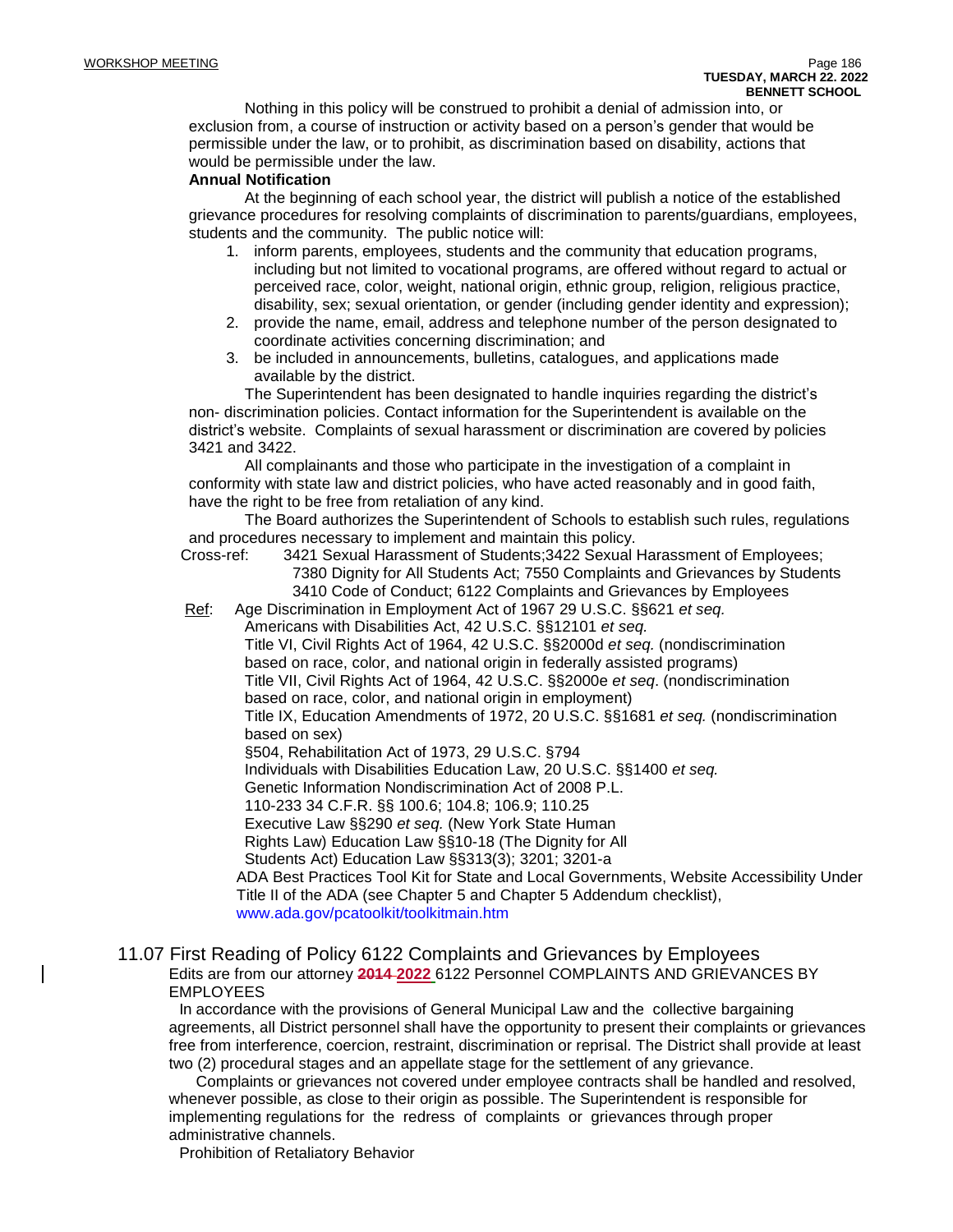The Board prohibits any retaliatory behavior directed against complainants, victims, witnesses, and/or any other individuals who participated in the investigation of a complaint of discrimination. Follow-up inquiries shall be made to ensure that discrimination has not resumed and that all those involved in the investigation of the discrimination complaint have not suffered retaliation.

Complaints and Grievances Coordinator

Additionally, the Board shall ensure compliance with Title IX of the Educational Amendments of 1972, Section 504 of the Rehabilitation Act of 1973 and the Americans With Disabilities Act (ADA). The Superintendent shall **designate recommend and the Board shall appoint a specific** District employee**s to serve** as the Title IX**/Title VI/Title VII and /**Section 504/ADA Coordinator;**s** and regulations and procedures shall be implemented to resolve complaints of discrimination and harassment based on sex or disability.

Prior to the beginning of each school year, the District shall issue an appropriate public announcement which advises students, parents/guardians, employees and the general public of the District's established grievance procedures for resolving complaints of discrimination and harassment based on sex or disability. Included in such announcement will be the name, address and telephone number of the Title IX/Section 504/ADA Coordinator.

The Title IX/Section 504/ADA Coordinator shall also be responsible for handling complaints and grievances regarding discrimination and harassment based on race, color, creed, religion, national origin, political affiliation, age, military status, veteran status, marital status, predisposing genetic characteristics,  $\theta$ -use of a recognized guide dog, hearing dog, or service dog or other protected classes under federal or state law.

Complaints or grievances regarding discrimination and/or harassment, including sexual harassment, shall be handled in accordance with District Regulation 1400P.

Age Discrimination in Employment Act, 29 United States Code (USC)

Section 621 Americans With Disabilities Act, 42 United States Code (USC)

Section 12101 et seq. Prohibits discrimination on the basis of disability.

Section 504 of the Rehabilitation Act of 1973, 29 United States Code (USC) Section 794 et seq.

Title VI of the Civil Rights Act of 1964, 42 United States Code (USC) Section 2000d et seq. Prohibits discrimination on the basis of race, color or national

origin.

Title VII of the Civil Rights Act of 1964, 42 United States Code (USC) Section 2000e et seq. Prohibits discrimination on the basis of race, color, religion, sex or national origin.

Title IX of the Education Amendments of 1972, 20 United States Code (USC) Section 1681 et seq. Prohibits discrimination on the basis of sex.

Civil Rights Law Section 40-c

Prohibits discrimination on the basis of race, creed, color, national origin, sex, marital status, sexual orientation or disability.

Executive Law Section 290 et seq. Prohibits discrimination on the basis of age, race, creed, color, national origin, sex, sexual orientation, disability, military status, predisposing genetic characteristics, marital status, or use of a recognized guide dog, hearing dog or service dog. Military Law Sections 242 and 243

NOTE: Refer also to Policy #3420 -- Anti-Harassment in the School District and Regulation 1400P – Title IX and Section 504 of the Rehabilitation Act Of 1973 Discrimination Grievance Procedure

### 11.08 First Reading of Policy 7310 School Conduct and Discipline

Edits are from our attorney **2002 2022** 7310 Students SCHOOL CONDUCT AND DISCIPLINE

The Board of Education acknowledges its responsibility to protect the educational climate of the District and to promote responsible student behavior. Accordingly, the Board delegates to the Superintendent the responsibility for assuring the implementation of a *Code of Conduct for the Maintenance of Order on School Property*, including school functions, which shall govern the conduct of students as well as teachers, other school personnel, and visitors. The Board shall further provide for the enforcement of such Code of Conduct. The District Code of Conduct shall be developed in collaboration with student, teacher, administrator, and parent organizations, school safety personnel and other personnel and shall incorporate, at a minimum, those components addressed in law and enumerated in Policy #3410 -- *Code of Conduct on School Property*. Specific components may vary as appropriate to student age, building levels, and educational needs.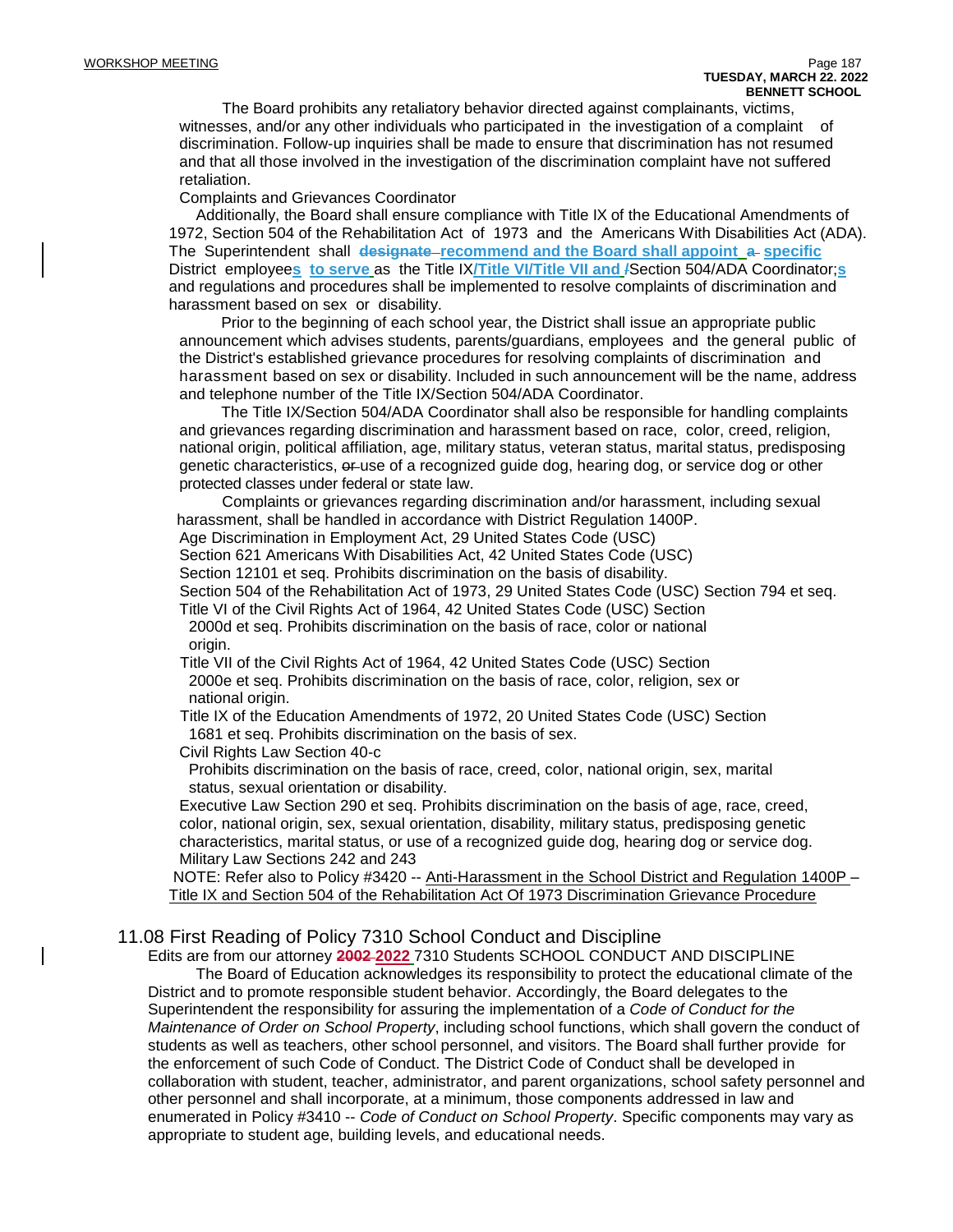In accordance with the *Code of Conduct on School Property*, areas addressing student conduct and behavior will further utilize the following strategies in promoting acceptable student behavior:

- a. A bill of rights and responsibilities of students that focuses upon positive student behavior, and is publicized and explained to all students on an annual basis;
- b. A Code of Conduct for student behavior setting forth prohibited student conduct and the range of penalties that may be imposed for violation of such Code, that is publicized and disseminated to all students and parents/guardians on an annual basis pursuant to law;
- c. Strategies and procedures for the maintenance and enforcement of public order on school property that shall govern the conduct of all persons on school premises, in accordance with Section 2801 of the Education Law and accepted principles of due process of law;
- d. Procedures within each building to involve student service personnel, administrators, teachers, parents/guardians and students in the early identification and resolution of discipline problems. For students identified as having disabilities, procedures are included for determining when a student's conduct shall constitute a reason for referral to the Committee on Special Education for review and modification, if appropriate, of the student's individualized education program;
- e. Alternative educational programs appropriate to individual student needs;
- f. Disciplinary measures for violation of the school policies developed in accordance with subparagraphs b) and c) of this paragraph. Such measures shall be appropriate to the seriousness of the offense and, where applicable, to the previous disciplinary record of the student. Any suspension from attendance upon instruction may be imposed only in accordance with Education Law Section 3214 ; and
- g. Guidelines and programs for in-service education for all District staff to ensure effective implementation of school policy on school conduct and discipline. Education Law Sections 2801 and 3214 8 New York Code of Rules and Regulations (NYCRR) Section 100.2(I)(2 NOTE: Refer also to Policy #3410 -- Code of Conduct on **School Property**

## 11.09 First Reading of Policy 7380 Dignity for All Students Act

Edits are from our attorney **2014 2022** 7380 Students DIGNITY FOR ALL STUDENTS ACT (DASA) The Board of Education recognizes that learning environments that are safe and supportive can increase student attendance and improve academic achievement. A student's ability to learn and achieve high academic standards, and a school's ability to educate students, is compromised by incidents of discrimination or harassment, including but not limited to bullying, taunting and intimidation. Therefore, in accordance with the Dignity for All Students Act the District will strive to create an environment free of bullying, discrimination and/or harassment and will foster civility in the schools to prevent and prohibit conduct which is inconsistent with the District's educational mission.

For purposes of this policy, the term "bullying" among children is defined, in general, as: "a variety of negative acts carried out repeatedly over time. It involves a real or perceived imbalance of power, with a more powerful child or group attacking those who are less powerful." Bullying can take three forms:

- a. Physical (including, but not limited to, hitting, kicking, spitting, pushing, taking personal belongings);
- b. Verbal (including, but not limited to, taunting, malicious teasing, name calling, making threats); and
- c. Psychological (including, but not limited to, spreading rumors; manipulating social relationships; or engaging in social exclusion, extortion, or intimidation).

#### **Cyberbullying Behavior**

As with other forms of bullying, cyberbullying is an attempt to display power and control over someone perceived as weaker. Cyberbullying involving District students may occur both on campus and off school grounds and may involve student use of the District Internet system or student use of personal digital devices while at school, such as cell phones, digital cameras, and personal computers to engage in bullying. Since cyberbullying is a form of bullying, the term "bullying" as used in this policy will implicitly include cyberbullying even if it is not explicitly stated.

The District prohibits all forms of bullying, discrimination and/or harassment of students based on actual or perceived **characteristic. This includes, but is not limited to** race, color, weight, national origin, ethnic group, religion, religious practice, disability, sexual orientation, gender, or sex by school employees or students on school property and at school-sponsored activities and events that take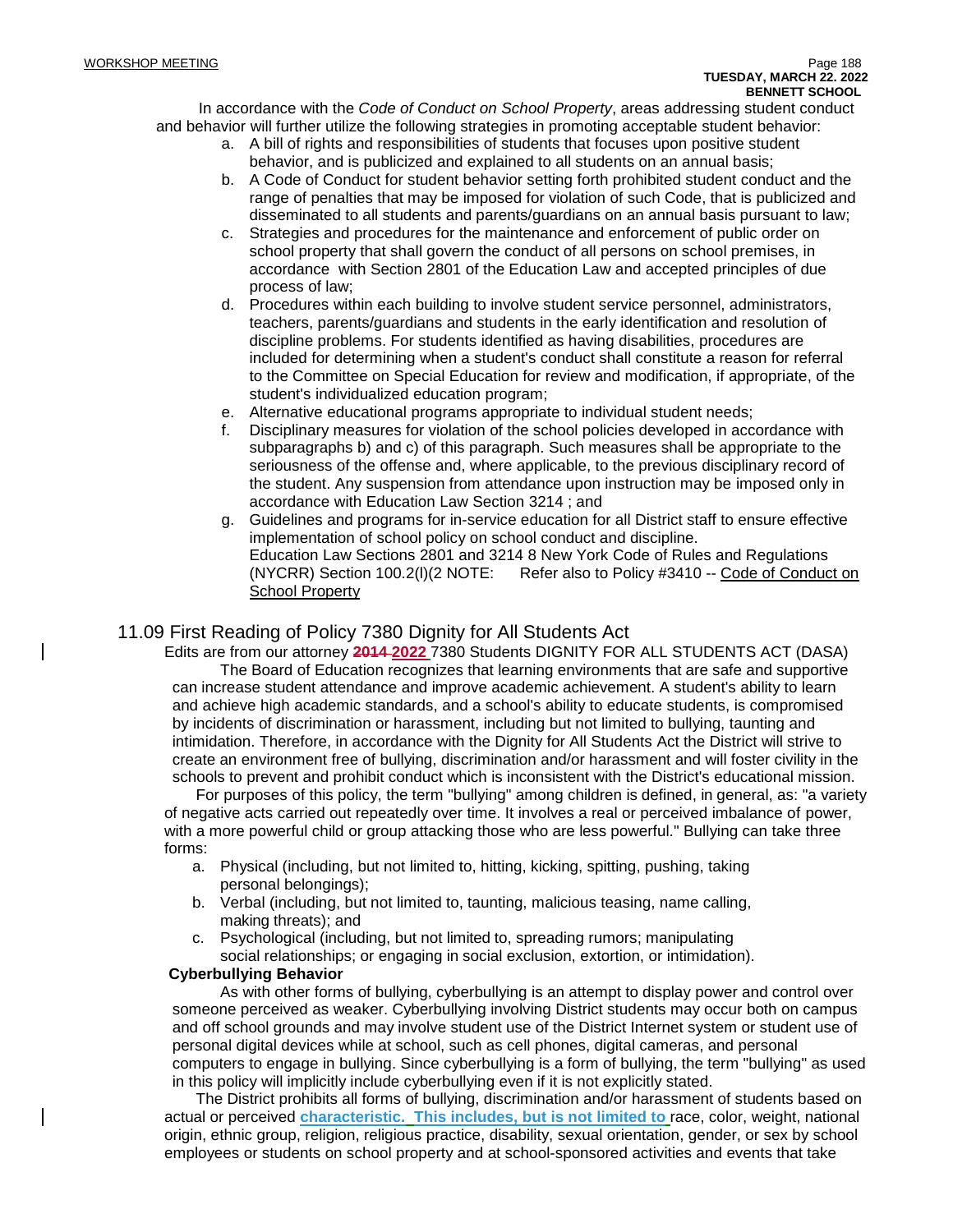place at locations off school property. In addition, any act of bullying, discrimination and/or harassment, outside of school sponsored events, which can reasonably be expected to materially and substantially disrupt the education process may be subject to discipline.

#### **Dignity Act Coordinator**

At least one (1) employee at every school shall be designated as the Dignity Act Coordinator(s). The Dignity Act Coordinators will be thoroughly trained to handle human relations in the areas of race, color, weight, national origin, ethnic group, religion, religious practice, disability, sexual orientation, gender (identity or expression) and sex. The Board of Education shall appoint Dignity Act Coordinators who are employed by the District and are licensed and/or certified as a classroom teacher, school counselor, psychologist, nurse, social worker, administrator/ supervisor or Superintendent of Schools. The District will share the name(s) and contact information of the Dignity Act Coordinators with all school personnel, students, and parents/persons in parental relation, which shall include, but is not limited to, providing the name, designated school and contact information by:

- a. Listing such information in the Code of Conduct and updates posted on the Internet website, if available;
- b. Posting such information in highly visible areas of school buildings;
- c. Making such information available at the district and school-level administrative offices; and
- d. Either: including such information in the plain language summary of the Code of Conduct in the student handbook provided to all persons in parental relation to students before the beginning of each school year; or
- e. Providing such information to parents and persons of parental relation in at least one district or school mailing or other method of distribution including, but not limited to, sending such information home with each student and, if such information changes, in at least one subsequent district or school mailing or other such method of distribution as soon as practicable thereafter.

If a Dignity Act Coordinator vacates their position, another school employee shall immediately be designated for an interim appointment as Coordinator, pending approval from the Board of Education, within thirty (30) days of the date the position was vacated. In the event a Coordinator is unable to perform the duties of the position for an extended period of time, another school employee shall immediately be designated for an interim appointment as Coordinator, pending return of the previous Coordinator to the position. The District must provide the change in information to parents or persons in parental relation as soon as practicable. The change in name and/or contact information of the Dignity Act Coordinator will not constitute a revision to the *Code of Conduct* so as to require a public hearing.

#### **Training and Awareness**

The District shall establish guidelines for training which shall be approved by the Board of Education. Training will be provided each school year for all District employees in conjunction with existing professional development training to raise staff awareness and sensitivity of bullying, discrimination and/or harassment directed at students that are committed by students or school employees on school property, at a school function, or off school property when the actions create or would foreseeably create a risk of substantial disruption within the school environment or where it is foreseeable that the conduct might reach school property.

Training will include ways to promote a supportive school environment that is free from bullying, discrimination and/or harassment. Training shall:

- a. Raise awareness and sensitivity;
- b. Address social patterns and the effects on students;
- c. Inform employees on the identification and mitigation of such acts;
- d. Provide strategies for effectively addressing problems of exclusion, bias and aggression;
- e. Include safe and supportive school climate concepts in curriculum and classroom management; and

f. Ensure the effective implementation of school policy on conduct and discipline.

Instruction in grades Kindergarten through 12 shall include a component on civility, citizenship and character education. Such component shall instruct students on the principles of honesty, tolerance, personal responsibility, respect for others, observance of laws and rules, courtesy, dignity and other traits which will enhance the quality of their experiences in, and contributions to, the community. For the purposes of this policy, "tolerance," "respect for others" and "dignity" shall include awareness and sensitivity to bullying, discrimination and/or harassment and civility in the relations of people of different races, weights, national origins, ethnic groups, religions, religious practices, mental or physical abilities, sexual orientations, genders and sexes. Such component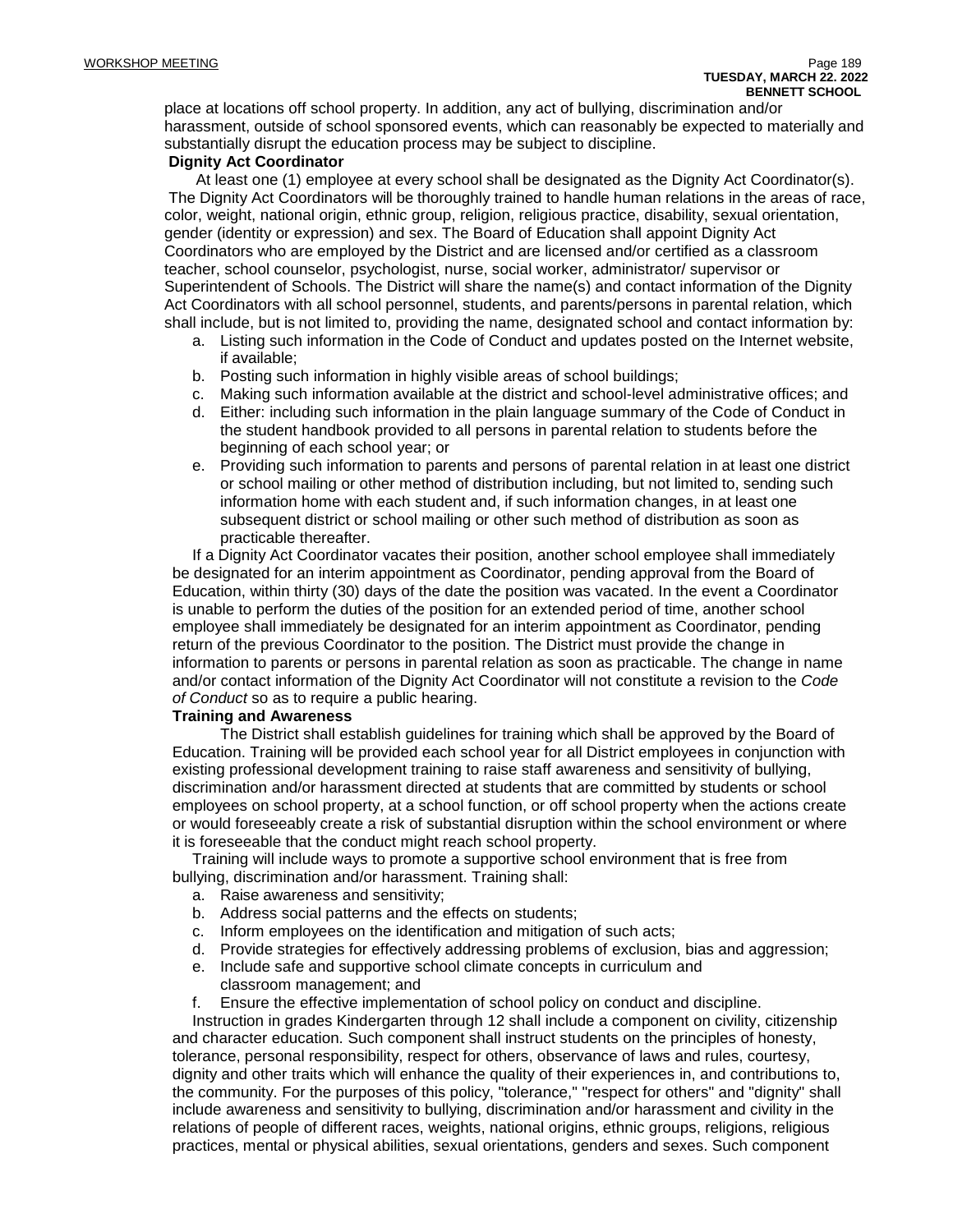must also include instruction on the safe and responsible use of the Internet and electronic communications.

Rules against bullying, discrimination and/or harassment will be included in the *Code of Conduct,* publicized District-wide and disseminated to all staff and parents. Any amendments to the Code will be disseminated as soon as practicable following their adoption. New teachers shall be provided a complete copy of the current Code upon their employment. An age appropriate summary shall be distributed to all students at a school assembly at the beginning of each school year.

**Reports and Investigations of Bullying, Discrimination and/or Harassment** The District will investigate all complaints of bullying, discrimination and/or harassment, either formal or informal, and take prompt corrective measures, as necessary. School employees who witness or receive a report (oral or written) of harassment, bullying and/or discrimination must orally notify the Superintendent, Principal, or their designee *no later than one (1) school day* after witnessing or receiving a report of such incident. The employee must then file a written report *within two (2) school days* after making the oral report. If, after an appropriate investigation, the District finds that this policy has been violated, corrective action will be taken in accordance with District policies and regulations, the *Code of Conduct,* and all appropriate federal or state laws. The Superintendent, Principal or their designee shall notify the appropriate local law enforcement agency when it is believed that any harassment, bullying and/or discrimination constitute criminal conduct.

The District will annually report material incidents of bullying, discrimination and/or harassment which occurred during the school year to the State Education Department. Such report shall be submitted in a manner prescribed by the Commissioner, on or before the basic educational data system (BEDS) reporting deadline or such other date as determined by the Commissioner. SED has developed a form for gathering data titled, "Reports of Incidents Concerning School Safety and the Educational Climate" which can be found on the NYSED website.

The Principal of each primary and secondary school shall provide a regular report (at least once during each school year) on data and trends related to harassment, bullying and/or discrimination to the Superintendent and in a manner prescribed by, as applicable, the district, BOCES or charter school. There is no need for schools or districts to submit this report to the State Education Department.

#### **Prohibition of Retaliatory Behavior (Commonly Known as "Whistle-Blower" Protection)**

Any person who has reasonable cause to suspect that a student has been subjected to bullying, discrimination and/or harassment by an employee or student, on school grounds or at a school function, who acts reasonably and in good faith and reports such information to school officials or law enforcement authorities, shall have immunity from any civil liability that may arise from making such report. The Board prohibits any retaliatory behavior directed at complainants, victims, witnesses and/or any other individuals who participated in the investigation of a complaint of bullying, discrimination and/or harassment.

Education Law Sections 10-18, 801-a, 2801 and 3214; 8 NYCRR Section 100.2

#### 11.10 First Reading of Policy 7550 Complaints and Grievances by Students Edits are from our attorney **2014 2022** 7550 Students **COMPLAINTS AND GRIEVANCES BY STUDENTS**

While students have the responsibility to abide by the policies and regulations of the District, they shall also be afforded opportunity to present complaints and grievances free from interference, coercion, restraint, discrimination or reprisal. Administration shall be responsible for:

- a. Establishing rules and regulations for the redress of complaints or grievances through proper administration channels;
- b. Developing an appeals process;
- c. Ensuring that students have full understanding and access to these regulations and procedure; and
- d. Providing prompt consideration and determination of student complaints and grievances.

#### **Prohibition of Retaliatory Behavior**

The Board prohibits any retaliatory behavior directed against complainants, victims, witnesses, and/or any other individuals who participated in the investigation of a complaint of discrimination.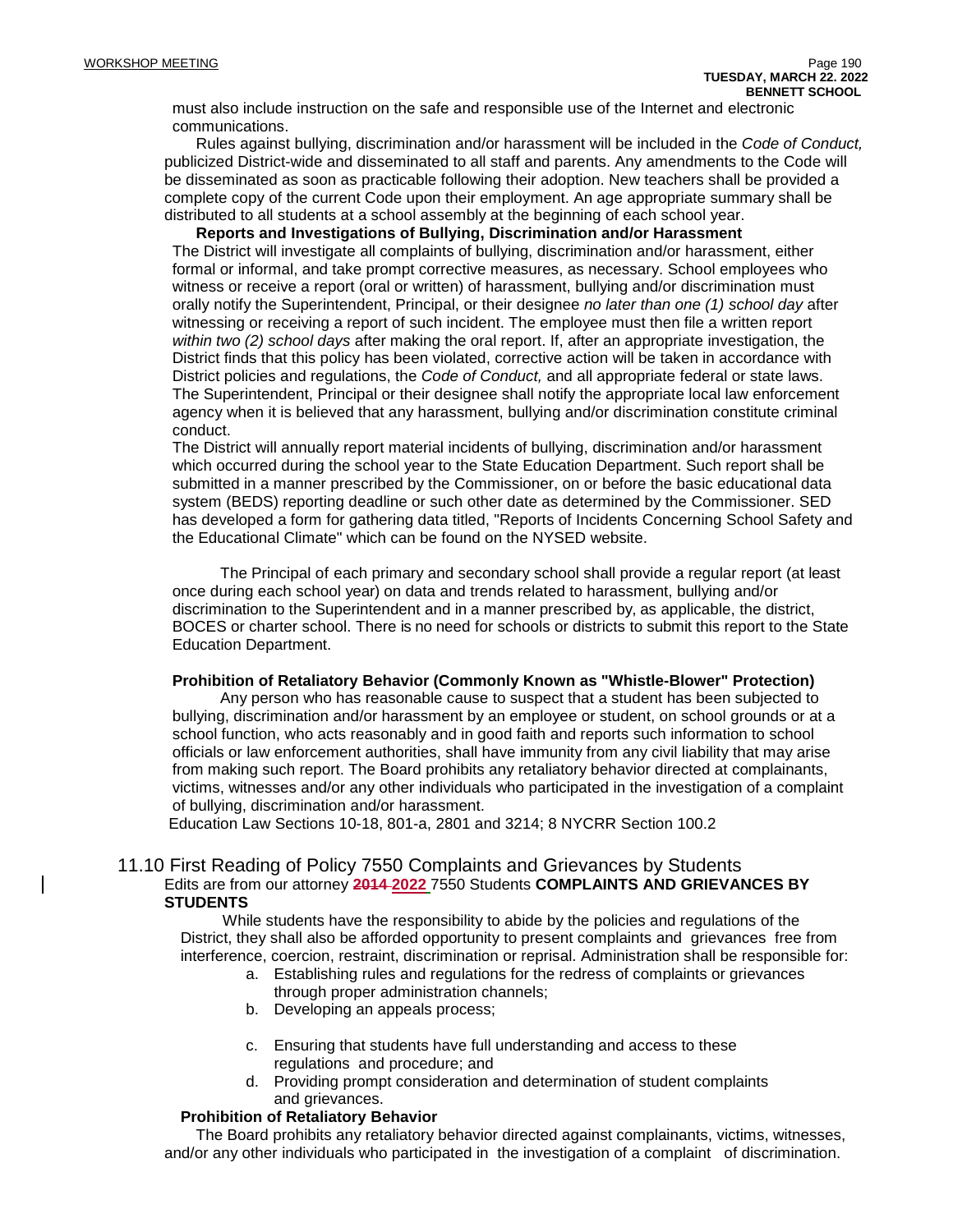Follow-up inquiries shall be made to ensure that discrimination has not resumed and that all those involved in the investigation of the discrimination complaint have not suffered retaliation.

#### **Complaints and Grievances Coordinator**

In addition, students and parents/guardians will receive annual notification of the District's established grievance procedures for resolving complaints of discrimination and harassment based on sex or disability. This notice shall include the name, address and telephone number of the Title IX/Section 504/ADA Coordinator.

The Title IX/Section 504/ADA Coordinator shall also be responsible for handling complaints and grievances regarding discrimination and harassment based on race, color, creed, religion, national origin, political affiliation, sexual orientation, age, military status, marital status, or use of a recognized guide dog, hearing dog or service dog or other protected classes under federal or state law.

Complaints or grievances regarding discrimination and/or harassment, including sexual harassment, shall be handled in accordance with District Regulation 1400P.

Age Discrimination in Employment Act, 29 United States Code;ection 621 Americans With Disabilities Act, 42 United States Code (USC) Section 12101 et seq.; Section 504 of the Rehabilitation Act of 1973, 29 United States Code (USC) Section 794 et seq. Title VI of the Civil Rights Act of 1964, 42 United States Code (USC) Section 2000d et seq.;Title VII of the Civil Rights Act of 1964, 42 United States Code (USC) Section 2000e et seq. ; Title IX of the Education Amendments of 1972, 20 United States Code (USC) Section 1681 et seq. Executive Law Section 290 et seq.

NOTE: Refer also to Policy #3420 -- Anti-Harassment in the School District and Regulation **1400P 3420R –** Title IX and Section 504 of the Rehabilitation Act Of 1973 Discrimination Grievance Procedure

### **12. Consent Agenda**

12.01 Approve Consent Agenda (proposed 8:15)

*Recommended Action:* The Board hereby approves item numbers 12.02-12.06 Motioned: Trustee Osmond

Seconded: Trustee Sherry

Result: Unanimous

Yea: Trustee Salem, Trustee Sherry, Trustee Osmond, Trustee Storey, Trustee Bishop

Not Present: Trustee DeJesus

#### 12.02 Personnel Agenda

Salary Advancements March 22, 2022 BOE Meeting, retroactive to February 1, 2022

|                     |                            |                |     | Current      |           | Added  Add' |       |    |                            | After Advancement |
|---------------------|----------------------------|----------------|-----|--------------|-----------|-------------|-------|----|----------------------------|-------------------|
| Name                | <b>Position</b>            | School         |     | Step Credits | Salary    |             |       |    | Credits Money Step Credits | Salary            |
| Evers-Parker, Monir | Counselor                  | High School    | -22 | 42           | \$126,115 | 6           | \$957 | 22 | 48                         | \$127,072         |
| Hamilton, Shelly    | Art                        | High School 20 |     |              | \$105,852 | 6           | \$870 | 20 |                            | \$106,722         |
| Joslin, Rebecca     | World Language High School |                |     |              | \$78,232  | 6           | \$870 |    | 12                         | \$79,102          |
| Scherer, Rebecca    | Health                     | High School 5  |     | 6            | \$74,390  | 6           | \$870 |    | 12                         | \$75,260          |

#### **RESIGNATIONS: NON- INSTRUCTIONAL PART-TIME**

| POSITION/SCHOOL<br>NAME                                           |                              | EFFECTIVE DATE | REMARKS<br>Resignation to accept FT |                                                                                                                                                                                                                                                                                                  |  |  |  |
|-------------------------------------------------------------------|------------------------------|----------------|-------------------------------------|--------------------------------------------------------------------------------------------------------------------------------------------------------------------------------------------------------------------------------------------------------------------------------------------------|--|--|--|
| Riley-Weir, Madeline                                              | Bus Attendant/Transportation | 03/22/2022     | position                            |                                                                                                                                                                                                                                                                                                  |  |  |  |
| APPOINTMENT: NON-INSTRUCTIONAL<br><b>PROBATIONARY APPOINTMENT</b> |                              |                |                                     |                                                                                                                                                                                                                                                                                                  |  |  |  |
| <b>NAME</b>                                                       | POSITION/SCHOOL              | EFFECTIVE DATE | SALAR                               | REMARKS                                                                                                                                                                                                                                                                                          |  |  |  |
|                                                                   |                              |                |                                     | $\mathbf{C}$ and $\mathbf{C}$ and $\mathbf{C}$ and $\mathbf{C}$ and $\mathbf{C}$ and $\mathbf{C}$ and $\mathbf{C}$ and $\mathbf{C}$ and $\mathbf{C}$ and $\mathbf{C}$ and $\mathbf{C}$ and $\mathbf{C}$ and $\mathbf{C}$ and $\mathbf{C}$ and $\mathbf{C}$ and $\mathbf{C}$ and $\mathbf{C}$ and |  |  |  |

Riley-Weir, Madeline Bus Attendant/Transportation 03/23/22 – 09/23/22 Step 5 New position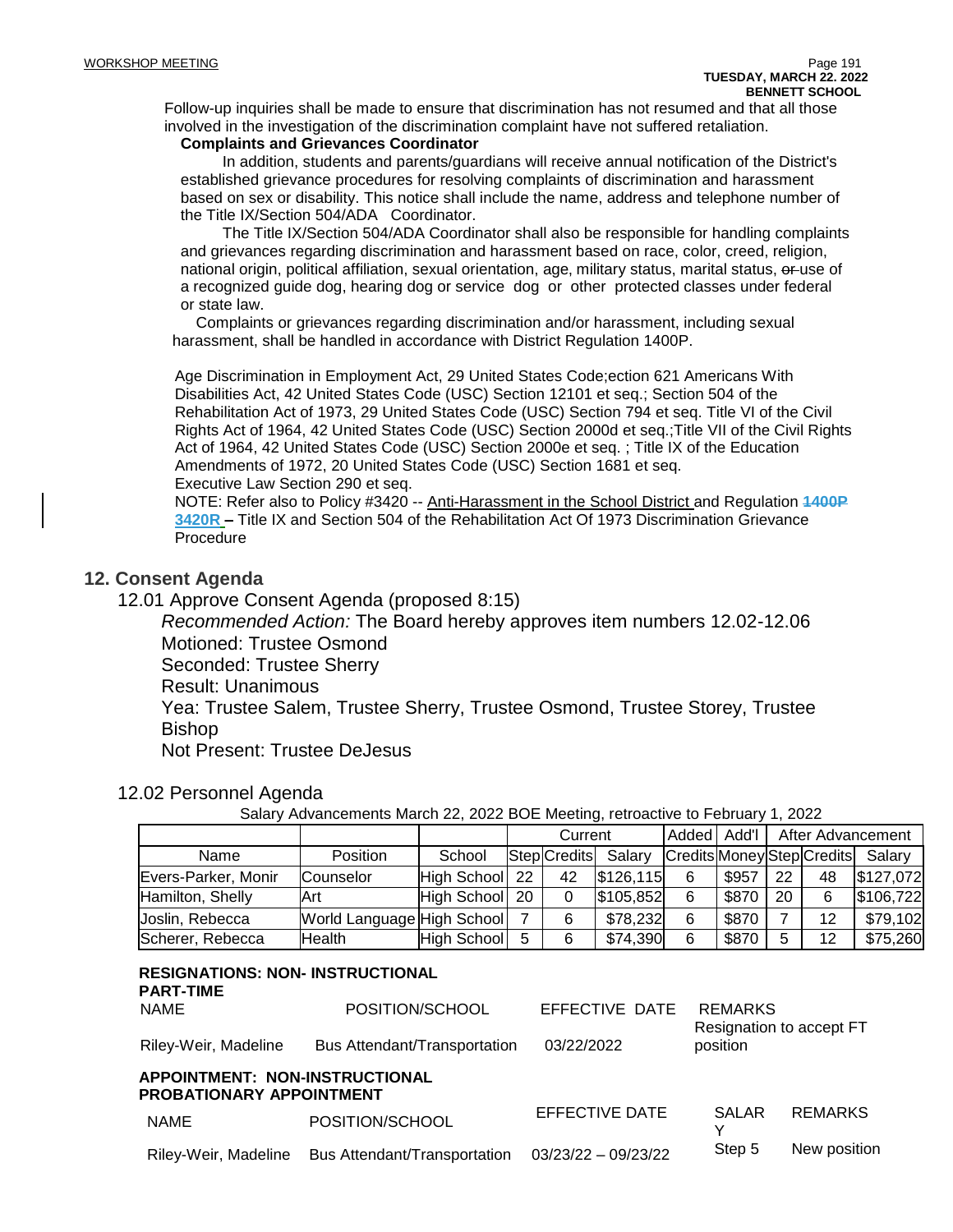| <b>TERMINATION: NON-INSTRUCTIONAL</b><br><b>NAME</b><br>McLoughlin, Denis                                     | POSITION/SCHOOL<br>Auto.<br>Mechanic/Transportation                                                                                                                                                             | EFFECTIVE DATE<br>03/07/22                                        | REMARKS<br>Termination                    |
|---------------------------------------------------------------------------------------------------------------|-----------------------------------------------------------------------------------------------------------------------------------------------------------------------------------------------------------------|-------------------------------------------------------------------|-------------------------------------------|
| <b>EXTRA DUTY STIPENDS:</b><br><b>NAME</b><br>Knoche, Stephen<br>Moorhus, Jolie                               | <b>POSITION</b><br>Regents Prep (U.S. History)<br>Elementary Resource-Phoenicia 2                                                                                                                               | <b>Effective Date</b><br>04/18/22<br>03/23/22                     | <b>AMOUNT</b><br>\$2,054.00<br>\$2,164.00 |
| <b>EMPLOYEE</b><br><b>NUMBER</b><br>1872<br>1872<br>3286<br>3286<br>3235<br>**pending medical documentation** | <b>LEAVE OF ABSENCES: INSTRUCTIONAL</b><br>EFFECTIVE DATE<br>*approximate dates*<br>$01/10/22 - 03/01/22$<br>$03/02/22 - 04/18/22$<br>$03/14/22 - 03/25/22$<br>$03/26/22 - 04/19/22$<br>$07/01/22 - 06/30/23**$ | <b>REASON</b><br>FMLA-paid<br>FMLA-paid<br>FMLA-paid<br>FMLA-paid | Parental leave of absence                 |
|                                                                                                               | <b>LEAVE OF ABSENCES: NON-INSTRUCTIONAL</b>                                                                                                                                                                     |                                                                   |                                           |
| <b>PART-TIME</b><br><b>EMPLOYEE</b><br><b>NUMBER</b><br>4181                                                  | <b>EFFECTIVE DATE</b><br>*approximate dates*<br>$*03/25/22 - 06/30/22$                                                                                                                                          | <b>REASON</b><br>Parental leave of absence                        |                                           |

12.03 Schedule U-The Committee on Special Education (CSE) and Committee on Pre-School Special Education (CPSE) Recommendations

*Recommended Action:* The Board hereby approves the Instruction - Schedule U-The Committee on Special Education (CSE) and Committee on Pre-School Special Education (CPSE) Recommendations, Schedule U, #3/22, Confidential, as reviewed by Trustee Osmond

### 12.04 Financial Report

*Recommended Action:* The Board of Education has reviewed and hereby accepts the Financial Report from January 2022

### 12.05 Surplus Electronics

*Recommended Action:* BE IT HEREBY RESOLVED on recommendation by the Superintendent of Schools that the Board of Education of the Onteora Central School District declare the attached list of electronics from the Store Receiving area as surplus and authorizes the sale or disposal of the electronics.

## 12.06 Surplus Digital Sign

*Recommended Action:* BE IT HEREBY RESOLVED on recommendation by the Superintendent of Schools that the Board of Education of the Onteora Central School District declare a 2009 Stewart LED outdoor digital sign from the Middle/High School as surplus and authorizes the sale or disposal of the outdoor digital sign.

## **13. Old Business**

13.01 The Board will discuss Old Business

Discussing Ethics Committee - student committee – meeting with appropriate people at HS for feedback and participation

Mission is a written code of ethics for students